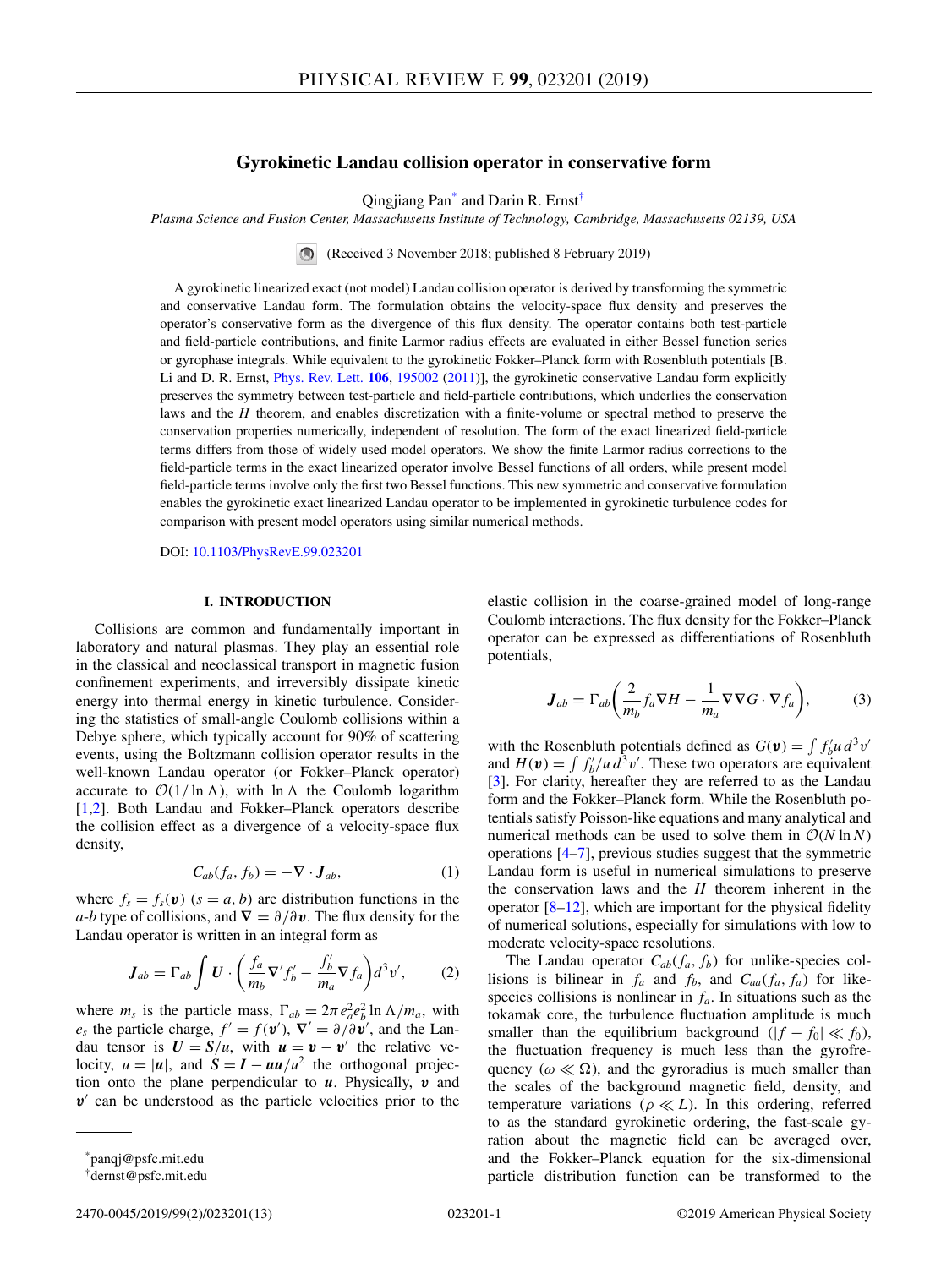<span id="page-1-0"></span>gyrokinetic equation describing evolution of the perturbed five-dimensional guiding-center distribution function [\[13–](#page-12-0) [16\]](#page-12-0). For cases where departures from a Maxwellian distribution are relatively small, such as microturbulence in the core of magnetically confined fusion plasmas, a linearized collision operator is appropriate and consistent with the standard gyrokinetic ordering described in the foregoing references. To include finite Larmor radius (FLR) effects in the collision operator, the linearized collision operator is gyrokinetically transformed as follows. For convenience, the spatial coordinates are transformed to a Fourier representation in wave number **k**. The non-Maxwellian, nonadiabatic part of the fluctuating guiding center distribution *h* is transformed to particle coordinates via the phase factor  $e^{-ik \cdot \rho}$ , where  $\rho$  is the gyroradius defined below. The collision operator then acts on the distributions in particle coordinates, and the result is transformed back to guiding center coordinates via the phase factor  $e^{+ik \cdot \rho}$ . Finally the result is averaged over the gyrophase [\[13,17,18\]](#page-12-0):

$$
C_{ab}^{\mathbf{g}\mathbf{k}}(h_a, h_b) = \left\langle e^{i\mathbf{k}\cdot\boldsymbol{\rho}_a} C_{ab}^L(h_a e^{-i\mathbf{k}\cdot\boldsymbol{\rho}_a}, h_b e^{-i\mathbf{k}\cdot\boldsymbol{\rho}_b})\right\rangle. \tag{4}
$$

The distribution function is expanded as  $f_s = f_{s0} + f_{s1}$  $\mathcal{O}(\epsilon^2)$ , where the zeroth-order distribution is assumed to be Maxwellian,  $f_{s0} = f_{sM} = n_s (2\pi T_s/m_s)^{-3/2} \exp[-m_s v^2]$ (2*T<sub>s</sub>*)], and the first-order distribution  $f_{s1} = -e_s\varphi f_{sM}/T_s + h_s$ consists of an adiabatic part associated with the electrostatic potential  $\varphi$  and a nonadiabatic part written in guidingcenter coordinates  $h_s = h_s(t, \mathbf{R}, v_\perp, v_\parallel)$ . Here  $\mathbf{R} = \mathbf{r} - \boldsymbol{\rho}_s$  is the guiding-center position,  $\rho_s = b \times v / \Omega_s$  is the gyroradius vector,  $\mathbf{b} = \mathbf{B}/B$  is a unit vector in the direction of the magnetic field,  $\Omega_s = e_s B/m_s c$  is the gyro-frequency, and  $\epsilon \sim$  $f_1/f_M \sim e\varphi/T \sim \omega/\Omega \sim \rho/L$  is the expansion parameter in the gyrokinetic ordering. Note that  $C_{ab}^L$  is a linear collision operator that acts on the particle distribution function, and  $\langle \cdots \rangle = \oint d\phi/2\pi$  represents averaging over the gyrophase while holding **R** fixed. It is understood that Eq. (4) is valid for each Fourier component in wave number **k** and  $h_s = h_{sk}$  is implied.

The Fokker–Planck form linearized about a Maxwellian background is a natural choice for the collision operator. It inherits the conservation properties and the *H* theorem of the original nonlinear collision operator and is comprised of test-particle contribution and field-particle contribution,  $C_{ab}^L(f_{a1}, f_{b1}) = C_{ab}^T(f_{a1}, f_{b0}) + C_{ab}^F(f_{a0}, f_{b1})$  [\[3,19\]](#page-12-0). The testparticle part consists of pitch-angle scattering and energy diffusion and can be written as [\[20\]](#page-12-0)

$$
C_{ab}^{T}(f_{a1}, f_{bM}) = \frac{v_D^{ab}(v)}{2} \frac{\partial}{\partial v} \cdot (v^2 \mathbf{I} - v v) \cdot \frac{\partial f_{a1}}{\partial v} + \frac{1}{v^2} \frac{\partial}{\partial v} \left[ \frac{v_{\parallel}^{ab}(v)}{2} v^4 f_{aM} \frac{\partial}{\partial v} \left( \frac{f_{a1}}{f_{aM}} \right) \right] + \frac{m_a}{T_b} \left( 1 - \frac{T_b}{T_a} \right) \frac{1}{v^2} \frac{\partial}{\partial v} \left[ \frac{v_{\parallel}^{ab}(v)}{2} v^5 f_{a1} \right], \quad (5)
$$

with the collision frequencies for pitch-angle scattering and energy diffusion given by

$$
v_D^{ab}(v) \equiv \frac{4\pi e_a^2 e_b^2 \ln \Lambda}{m_a^2} \frac{dG_0(v)}{v^3 dv} = \hat{v}^{ab} \frac{\Phi(x_b) - \Psi(x_b)}{x_a^3} \tag{6}
$$

and

$$
v_{\parallel}^{ab}(v) \equiv \frac{4\pi e_a^2 e_b^2 \ln \Lambda}{m_a^2} \frac{d^2 G_0(v)}{v^2 dv^2} = 2\hat{v}^{ab} \frac{\Psi(x_b)}{x_a^3},\qquad(7)
$$

respectively. Here  $G_0(v) = \int f'_{b0} u d^3v'$  is the Rosenbluth potential for the background,  $\hat{v}^{ab} \equiv 4\pi n_b e_a^2 e_b^2 \ln \Lambda / (m_a^2 v_{Ta}^3)$ defines a basic collision frequency,  $v_{Ts} = \sqrt{2T_s/m_s}$ ,  $\Phi(x) \equiv 2\pi^{-1/2} \int_0^x \exp(-y^2) dy$  is the error function,  $\Psi(x) \equiv$  $[\Phi(x) - x\Phi'(x)]/(2x^2)$  is the so-called Chandrasekhar function, and  $x_s \equiv v/v_{Ts}$ . The field-particle part involves the Rosenbluth potentials of the perturbed field-particle distribution function and was generally considered intractable. Significant efforts have been made to construct various model operators to simplify the linearized operator [\[13,17,19,21\]](#page-12-0). Recently, Abel *et al.* [\[18\]](#page-12-0) and Catto and Ernst [\[22\]](#page-12-0) proposed a model operator for like-species collisions, which consists of  $C_{aa}^T(f_{a1}, f_{aM})$  and two additional terms restoring the momentum and energy conservation. The model operator includes both pitch-angle scattering and energy diffusion, preferentially damps small structures, and satisfies the conservation laws and the *H* theorem. As described in Ref. [\[18\]](#page-12-0), the two correcting terms are the standard momentum and energy restoring expressions for the pitch-angle scattering and energy diffusion that had appeared in Eqs. [\(21\)](#page-3-0) and [\(22\)](#page-3-0) of the seminal work by Hirshman and Sigmar [\[19\]](#page-12-0), and, incidentally, Abel's operator in drift-kinetic limit (i.e.,  $k\rho = 0$ ) had been used for ion–ion collisions in earlier numerical studies of neoclassical transport [\[23,24\]](#page-12-0). Later this model operator was extended to treat collisions of multiple ion species with unequal temperatures and comparable masses while preserving the conservation laws and the *H* theorem [\[20\]](#page-12-0).

Using Eq. (4), Li and Ernst [\[25\]](#page-12-0) obtained the gyrokinetic version of the exact linearized field-particle operator for the first time. It involves a single two-dimensional velocity integral over the guiding-center distribution, and the gyrophase integral accounting for the FLR effects can be precomputed for a given velocity grid; thus the gyrokinetic linearized exact operator may be computationally affordable in large scale gyrokinetic simulations of plasma turbulence. A notable feature of the gyrokinetic exact field-particle operator is that the gyrophase integral is logarithmically singular at  $u = 0$ , namely when the colliding particles have the same velocity. In contrast, the collision frequencies  $v_D^{ab}(v)$  and  $v_{\parallel}^{ab}(v)$  in the test-particle operator diverge as  $v \rightarrow 0$ . In fact, both types of singularities originate from the Landau tensor, as will be shown in Appendix  $\overline{B}$ . In numerical implementations, if the singularities are not treated similarly, so that errors due to the singular behavior do not cancel, the conservation properties could be affected since the integral kernel near the singularity of the field-particle operator makes the dominant contribution. In this paper, we reformulate the operator to overcome this obstacle. The key idea is linearizing and gyroaveraging the Landau form instead of the Fokker–Planck form while preserving the symmetry and the conservative structure, so that potential numerical errors associated with the singularity in the field-particle contribution can be canceled by the testparticle contribution, and the conservation laws are preserved regardless of velocity-space resolution.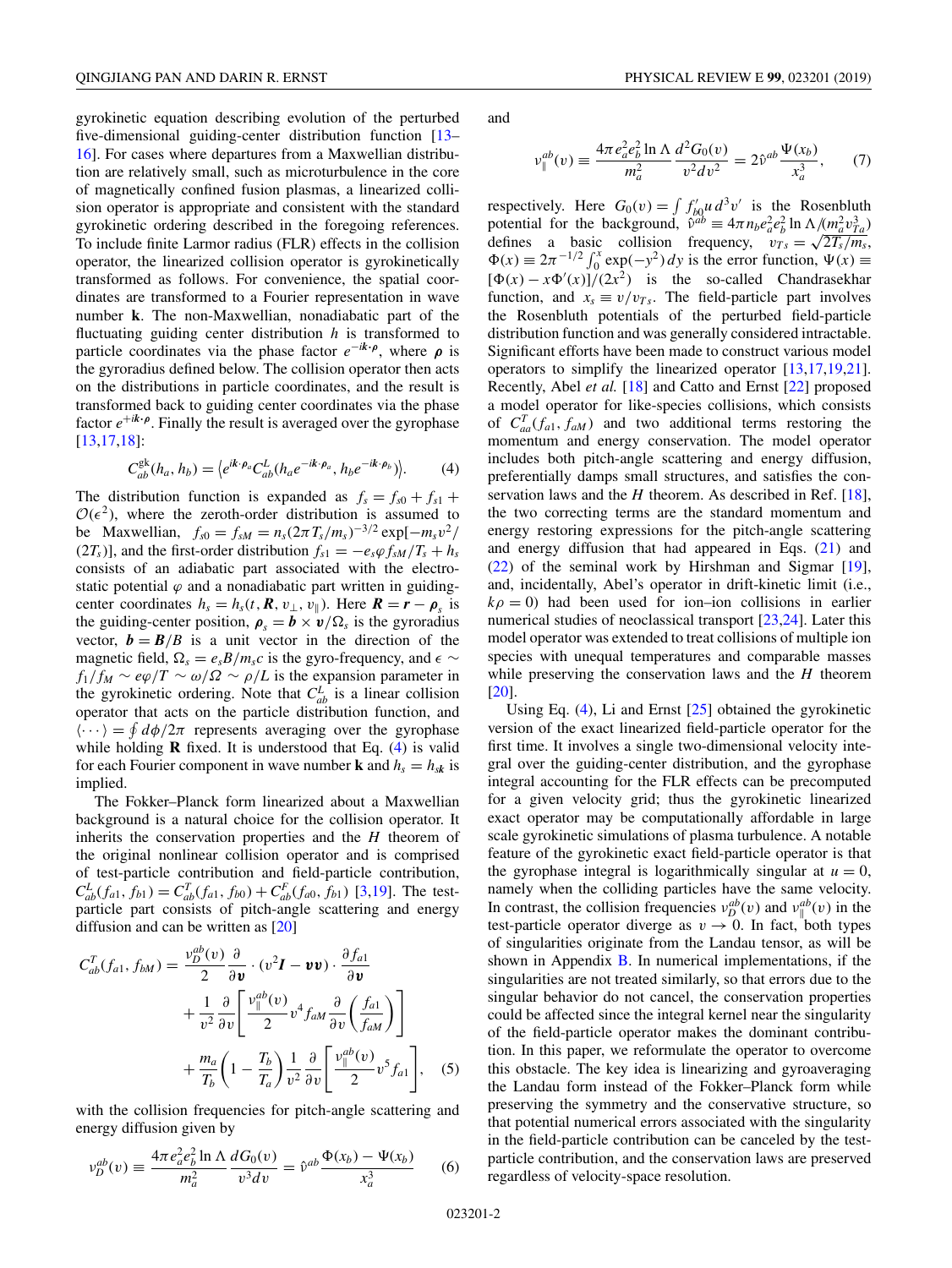<span id="page-2-0"></span>The remainder of the paper is organized as follows. In Sec. II, properties of the linearized Landau operator such as the conservation laws and the *H* theorem are demonstrated based on the symmetry and the conservative structure inherited from the nonlinear operator. The gyrokinetic version of the linearized Landau operator as a divergence of a velocity-space flux density is derived in Sec. [III.](#page-3-0) The flux density can be expressed as Bessel function series or equivalently in integral form. Section [IV](#page-7-0) describes numerical methods, either finite-volume or spectral, to preserve the conservation properties. Conclusions and a discussion of future work are presented in Sec. [V.](#page-7-0)

### **II. PROPERTIES OF THE LINEARIZED LANDAU OPERATOR**

To derive the gyrokinetic version of linearized Landau collision operator, we begin by substituting  $f_s = f_{s0} + f_{s1} +$  $\mathcal{O}(\epsilon^2)$  into the nonlinear Landau form, Eqs. [\(1\)](#page-0-0) and [\(2\)](#page-0-0), to obtain

$$
C_{ab} = C_{ab}(f_{a0}, f_{b0}) + C_{ab}^{L}(f_{a1}, f_{b1}) + \mathcal{O}(\epsilon^2),
$$
 (8)

where

$$
C_{ab}(f_{a0}, f_{b0}) = -\Gamma_{ab}\nabla \cdot \int \boldsymbol{U} \cdot \left(\frac{f_{a0}}{m_b}\nabla' f'_{b0} - \frac{f'_{b0}}{m_a}\nabla f_{a0}\right) d^3 v'
$$
\n(9)

is the equilibrium operator formally at order  $\mathcal{O}(\epsilon^0)$  and

$$
C_{ab}^L(f_{a1}, f_{b1}) = C_{ab}(f_{a1}, f_{b0}) + C_{ab}(f_{a0}, f_{b1}) \tag{10}
$$

is the linearized operator at order  $\mathcal{O}(\epsilon)$ , with the test-particle part and the field-particle part given by

$$
C_{ab}(f_{a1}, f_{b0}) = -\Gamma_{ab}\nabla \cdot \int \boldsymbol{U} \cdot \left(\frac{f_{a1}}{m_b}\nabla' f'_{b0} - \frac{f'_{b0}}{m_a}\nabla f_{a1}\right) d^3v'
$$
\n(11)

and

$$
C_{ab}(f_{a0}, f_{b1}) = -\Gamma_{ab}\nabla \cdot \int \boldsymbol{U} \cdot \left(\frac{f_{a0}}{m_b}\nabla' f'_{b1} - \frac{f'_{b1}}{m_a}\nabla f_{a0}\right) d^3v',\tag{12}
$$

respectively. Note that  $C_{ab}(f_{a0}, f_{b0}) = 0$  when  $f_{a0} = f_{aM}$ ,  $f_{b0} = f_{bM}$ , with  $T_a = T_b = T$ . This can be seen by using the relation

$$
\boldsymbol{U} \cdot \left(\frac{f_{a0}}{m_b} \nabla' f'_{b0} - \frac{f'_{b0}}{m_a} \nabla f_{a0}\right) = \frac{f_{aM} f'_{bM}}{T} \boldsymbol{U} \cdot \boldsymbol{u} = 0. \tag{13}
$$

When  $T_a \neq T_b$ , the  $C_{ab}(f_{a0}, f_{b0})$  term pushes the plasma towards an equilibrium state between different species. For the same relation shown in Eq. (13),  $C_{ab}(e_a\varphi f_{aM}/T_a, f_{bM}) =$  $C_{ab}(f_{aM}, e_b\varphi f_{bM}/T_b) = 0$  when  $T_a = T_b$ ; namely, the contribution from the adiabatic part of the first-order distribution function vanishes for the linearized operator.

The conservative structure of the Landau operator is preserved in the linearization. The (anti)symmetry of the Landau operator carries through to the symmetry between the testparticle part and field-particle part. The linearized operator thus inherits essential physical properties of the Landau operator. First, it conserves particles, momentum, and energy.

To show this, consider

$$
\int d^3v \, \phi_a C_{ab}(f_{a1}, f_{b0}) + \int d^3v \, \phi_b C_{ba}(f_{b0}, f_{a1})
$$
\n
$$
= 2\pi e_a^2 e_b^2 \ln \Lambda \int d^3v \int d^3v' \left(\frac{\nabla \phi_a}{m_a} - \frac{\nabla' \phi'_b}{m_b}\right)
$$
\n
$$
\cdot U \cdot \left(\frac{f_{a1}}{m_b} \nabla' f'_{b0} - \frac{f'_{b0}}{m_a} \nabla f_{a1}\right),
$$
\n(14)

which vanishes because  $(\nabla \phi_a/m_a - \nabla' \phi'_b/m_b) \cdot U = 0$  for  $\phi_s = 1$  (particle conservation),  $\phi_s = m_s \mathbf{v}$  (momentum conservation), and  $\phi_s = m_s \mathbf{v}^2/2$  (energy conservation). While the particle conservation is independently satisfied by the testparticle part and the field-particle part, the momentum (and energy) loss via the test-particle operator of *a*-*b* collisions is exactly canceled by the momentum (and energy) gain via the field-particle operator of *b*-*a* collisions, and vice versa.

Second, the entropy production due to *a*-*b* collisions for the linearized case is given by

$$
\frac{dS_a}{dt} \equiv -\frac{d}{dt} \int f_a \ln f_a d^3 v
$$
  

$$
\simeq -\int C_{ab}^L (f_{a1}, f_{b1}) (\ln f_{a0} + \hat{f}_{a1}) d^3 v, \qquad (15)
$$

where the normalized perturbed distribution function  $\hat{f}_{s1}$  =  $f_{s1}/f_{s0}$  is introduced. When  $f_{a0}$  and  $f_{b0}$  are Maxwellian distribution functions with equal temperatures, the first term from the mutual collisions between species *a* and *b* does not contribute to the overall entropy production due to the conservation laws, thus we have the *H* theorem based on the contribution from the second term,

$$
\sum_{s=a,b} \frac{dS_s}{dt} \n= -\left[ \int d^3v \hat{f}_{a1} C_{ab}^L(f_{a1}, f_{b1}) + \int d^3v \hat{f}_{b1} C_{ba}^L(f_{b1}, f_{a1}) \right] \n= 2\pi e_a^2 e_b^2 \ln \Lambda \int d^3v \int d^3v' f_{a0} f_{b0}' \n\times \left( \frac{\nabla' \hat{f}_{b1}'}{m_b} - \frac{\nabla \hat{f}_{a1}}{m_a} \right) \cdot U \cdot \left( \frac{\nabla' \hat{f}_{b1}'}{m_b} - \frac{\nabla \hat{f}_{a1}}{m_a} \right) \ge 0,
$$
\n(16)

due to the Cauchy-Schwarz inequality. Note that with unequal temperatures  $T_a \neq T_b$  the dominant entropy production is from the equilibrium operator and is closely related to the collisional energy exchange between the Maxwellian distribution functions,

$$
\sum_{s=a,b} \frac{dS_s}{dt} = -\left[ \int C_{ab}(f_{a0}, f_{b0}) \ln f_{a0} d^3 v + \int C_{ba}(f_{b0}, f_{a0}) \ln f_{b0} d^3 v \right]
$$

$$
= \int C_{ab}(f_{a0}, f_{b0}) \frac{m_a v^2}{2T_a} d^3 v + \int C_{ba}(f_{b0}, f_{a0}) \frac{m_b v^2}{2T_b} d^3 v. \tag{17}
$$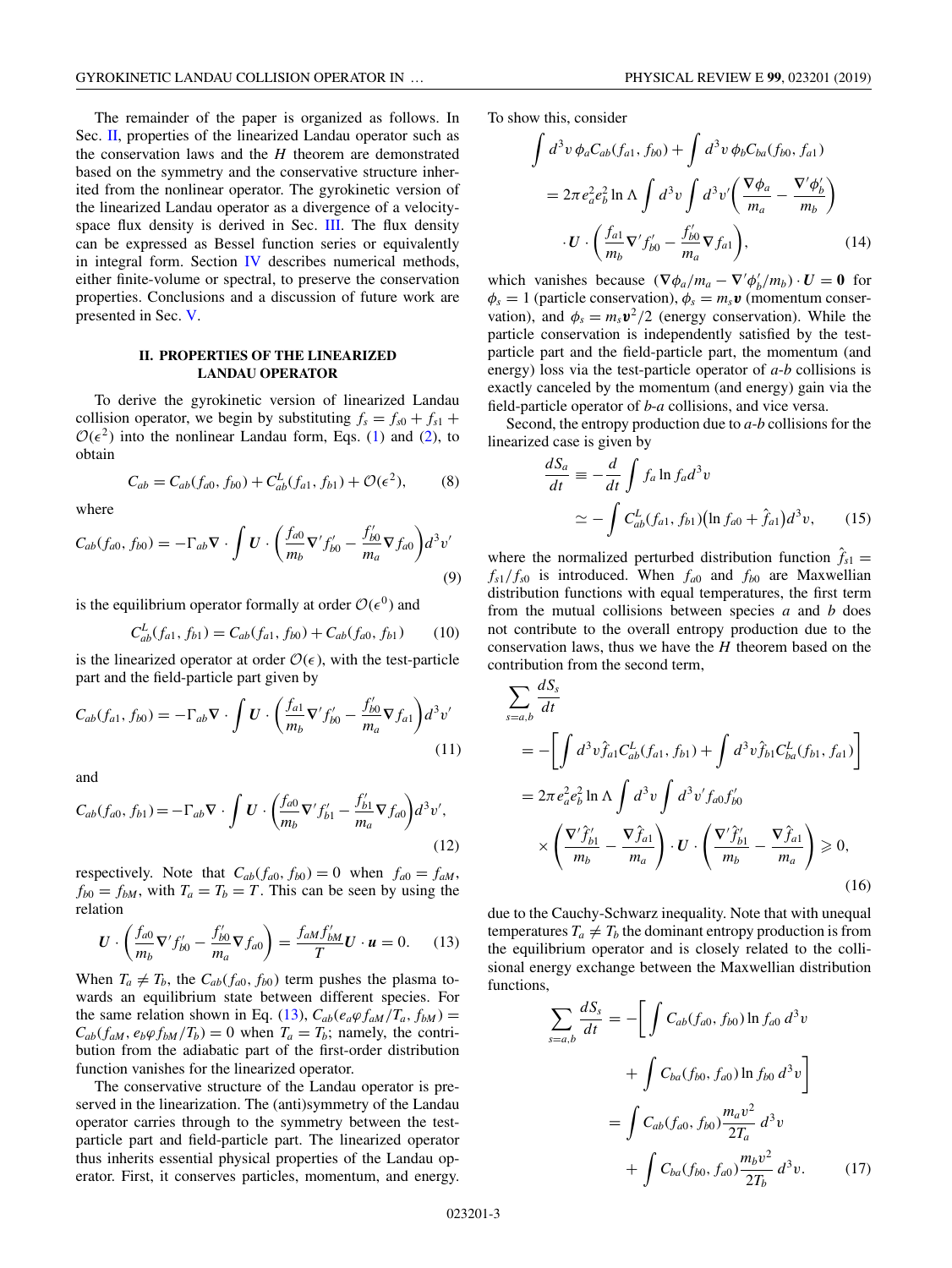<span id="page-3-0"></span>The expression for energy exchange is well known (Ref. [\[26\]](#page-12-0), p. 34):

$$
\int C_{ab}(f_{a0}, f_{b0}) \frac{m_a v^2}{2} d^3 v
$$
\n
$$
= \frac{4\sqrt{2\pi} n_a n_b e_a^2 e_b^2 \ln \Lambda}{m_a m_b} (T_b - T_a) \left(\frac{T_a}{m_a} + \frac{T_b}{m_b}\right)^{-3/2}.
$$
\n(18)

In the present context it can be calculated with the equilibrium operator obtained from replacing  $f_{a1}$  with  $f_{aM}$  in Eq. [\(5\)](#page-1-0):

$$
C_{ab}(f_{a0}, f_{b0}) = \frac{m_a}{T_b} \left( 1 - \frac{T_b}{T_a} \right) \frac{1}{v^2} \frac{\partial}{\partial v} \left[ \frac{v_{\parallel}^{ab}(v)}{2} v^5 f_{aM} \right]. \tag{19}
$$

Therefore the *H* theorem for the equilibrium operator is established as

$$
\sum_{s=a,b} \frac{dS_s}{dt} = \frac{4\sqrt{2\pi} n_a n_b e_a^2 e_b^2 \ln \Lambda}{m_a m_b} \times \left(\frac{T_a}{m_a} + \frac{T_b}{m_b}\right)^{-3/2} \frac{(T_b - T_a)^2}{T_a T_b} \ge 0. \quad (20)
$$

Accordingly, the *H* theorem is satisfied and entropy production is positive for collisions between two species with equal or unequal temperatures.

### **III. GYROKINETIC LINEARIZED LANDAU OPERATOR IN CONSERVATIVE LANDAU FORM**

#### **A. Bessel function series for field-particle terms**

The gyrokinetic version of the linearized operator describing collision effects on the nonadiabatic guiding-center distribution can be obtained via a guiding-center transformation and gyrophase averaging. Mathematically, this is achieved by substituting Eqs. [\(10\)](#page-2-0)–[\(12\)](#page-2-0) into Eq. [\(4\)](#page-1-0),  $C_{ab}^L(h_a, h_b) \rightarrow$  $C_{ab}^{\text{gk}}(h_a, h_b) = \langle e^{ik \cdot \rho_a} C_{ab}^L(h_a e^{-ik \cdot \rho_a}, h_b e^{-ik \cdot \rho_b}) \rangle$ . In order to carry out the derivation, a coordinate system in velocity space needs to be specified. In this paper, we adopt a cylindrical coordinate system as defined in Appendix [A.](#page-8-0) For future reference, the gyrokinetic operator in spherical representation (speed and pitch angle) is given in Appendix  $C$ . The spherical representation is sometimes preferred because it diagonalizes the test-particle operator in the Fokker–Planck form, motivating some codes to use speed (or energy) and pitch-angle coordinates.

By using the vector relation  $a\nabla \cdot \mathbf{A} = \nabla \cdot (a\mathbf{A}) - \mathbf{A} \cdot \nabla a$ , the gyrokinetic test-particle operator can be split into two parts,

$$
C_{ab}^{\mathbf{g}\mathbf{k}}(h_a, f_{b0})/\Gamma_{ab} = -\Big\langle \nabla \cdot \left[ e^{i\mathbf{k} \cdot \boldsymbol{\rho}_a} \int \boldsymbol{U} \cdot \left( \frac{h_a}{m_b} e^{-i\mathbf{k} \cdot \boldsymbol{\rho}_a} \nabla' f'_{b0} - \frac{f'_{b0}}{m_a} \nabla (h_a e^{-i\mathbf{k} \cdot \boldsymbol{\rho}_a}) \right) d^3 v' \right] \Big\rangle + \Big\langle \nabla \cdot e^{i\mathbf{k} \cdot \boldsymbol{\rho}_a} \int \boldsymbol{U} \cdot \left( \frac{h_a}{m_b} e^{-i\mathbf{k} \cdot \boldsymbol{\rho}_a} \nabla' f'_{b0} - \frac{f'_{b0}}{m_a} \nabla (h_a e^{-i\mathbf{k} \cdot \boldsymbol{\rho}_a}) \right) d^3 v' \Big\rangle.
$$
 (21)

The first part of Eq.  $(21)$  can be written as

$$
-\left\langle \nabla \cdot \left[ e^{i\mathbf{k} \cdot \rho_a} \int d^3 v' U \cdot \left( \frac{h_a}{m_b} e^{-i\mathbf{k} \cdot \rho_a} \nabla' f'_{b0} - \frac{f'_{b0}}{m_a} \nabla (h_a e^{-i\mathbf{k} \cdot \rho_a}) \right) \right] \right\rangle
$$
  
\n
$$
= -\frac{1}{v_\perp} \frac{\partial}{\partial v_\perp} \left\langle v_\perp \int d^3 v' \frac{f'_{b0}}{m_a} \left[ U_{\perp \perp} \left( -\frac{\partial h_a}{\partial v_\perp} + \frac{i\mathbf{k} \cdot \rho_a h_a}{v_\perp} \right) + U_{\perp \perp} \frac{m_a}{m_b} \frac{h_a \partial f'_{b0}}{f'_{b0} \partial v'_\perp} + U_{\perp \parallel} \left( \frac{m_a}{m_b} \frac{h_a \partial f'_{b0}}{f'_{b0} \partial v'_\parallel} - \frac{\partial h_a}{\partial v_\parallel} \right) + U_{\perp \phi} \frac{-i\mathbf{k} \cdot \mathbf{v}_\perp h_a}{\Omega_a v_\perp} \right] \right\rangle
$$
  
\n
$$
- \frac{\partial}{\partial v_\parallel} \left\langle \int d^3 v' \frac{f'_{b0}}{m_a} \left[ U_{\parallel \perp} \left( -\frac{\partial h_a}{\partial v_\perp} + \frac{i\mathbf{k} \cdot \rho_a h_a}{v_\perp} \right) + U_{\parallel \perp} \frac{m_a}{m_b} \frac{h_a \partial f'_{b0}}{f'_{b0} \partial v'_\perp} + U_{\parallel \parallel} \left( \frac{m_a}{m_b} \frac{h_a \partial f'_{b0}}{f'_{b0} \partial v'_\parallel} - \frac{\partial h_a}{\partial v_\parallel} \right) + U_{\parallel \phi} \frac{-i\mathbf{k} \cdot \mathbf{v}_\perp h_a}{\Omega_a v_\perp} \right] \right\rangle
$$
  
\n
$$
= -\frac{1}{v_\perp} \frac{\partial}{\partial v_\perp} \left\langle v_\perp \int d^3 v' \frac{f'_{b0}}{m_a} \left[ -U_{\perp \perp} \frac{\partial h_a}{\partial v_\perp} + U_{\perp \parallel} \left( \
$$

Here the first identity results from projecting the **∇** operator and the Landau tensor onto the cylindrical coordinate basis. The relations in Eqs. [\(A3\)](#page-8-0)–[\(A5\)](#page-9-0) associated with the cylindrical coordinates are used.  $U_{\mu\nu} \equiv e_\mu \cdot U \cdot e_\nu$  is the projection of the Landau tensor, and is given explicitly in Eqs. [\(A7\)](#page-9-0)–[\(A18\)](#page-9-0). The  $\frac{1}{v_\perp} \frac{\partial}{\partial \phi}$  term of the divergence does not survive the averaging over gyrophase. The apparent imaginary terms vanish in the second identity of Eq.  $(22)$  because  $f'_{b0}$  is assumed to be independent of  $\phi'$ , and

$$
\int_0^{2\pi} d\phi \int_0^{2\pi} d\phi' U_{\mu\nu}(\phi - \phi') g(\phi) = -\int_0^{2\pi} d\phi g(\phi) \int_{\phi - 0}^{\phi - 2\pi} d\delta U_{\mu\nu}(\delta)
$$

$$
= \int_0^{2\pi} d\phi g(\phi) \int_0^{2\pi} d\delta U_{\mu\nu}(\delta) = 0,
$$
(23)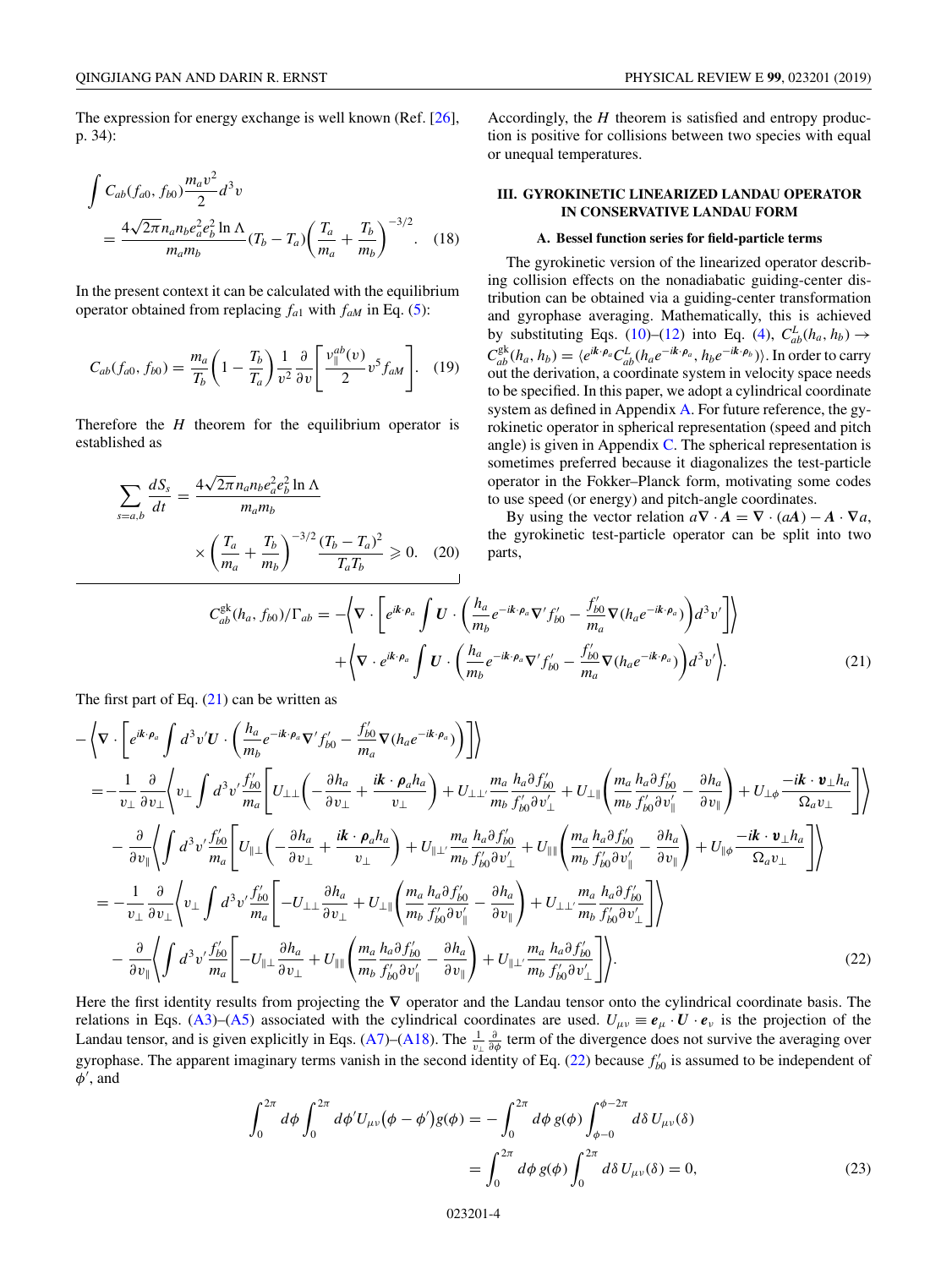<span id="page-4-0"></span>for  $g(\phi) \in \{\sin \phi, \cos \phi\}$ , where the first identity is from the change of integration variable  $\phi'$  to  $\delta = \phi - \phi'$ , and the second identity results from the periodicity of  $U_{\mu\nu}(\delta)$  in  $\delta$ .

By using the same relations in Eqs. [\(A3\)](#page-8-0)–[\(A5\)](#page-9-0) and argument in Eq. [\(23\)](#page-3-0), it is not difficult to show that the second part of the test-particle operator in Eq. [\(21\)](#page-3-0) accounting for FLR effects can be written as

$$
\left\langle (\nabla e^{i\mathbf{k}\cdot\boldsymbol{\rho}_a}) \cdot \int d^3v'U \cdot \left( \frac{h_a}{m_b} e^{-i\mathbf{k}\cdot\boldsymbol{\rho}_a} \nabla' f'_{b0} - \frac{f'_{b0}}{m_a} \nabla (h_a e^{-i\mathbf{k}\cdot\boldsymbol{\rho}_a}) \right) \right\rangle
$$
  
\n
$$
= -\frac{k^2 \rho_a^2 h_a}{v_\perp^2} \int d^2v' \frac{f'_{b0}}{m_a} 2\pi \oint \frac{d\delta}{2\pi} \left[ \frac{1}{2} U_{\perp\perp}(\delta) + \frac{1}{2} U_{\phi\phi}(\delta) \right]
$$
  
\n
$$
= -\frac{k^2 \rho_a^2 h_a}{v_\perp^2} \int d^2v' \frac{f'_{b0}}{m_a} 2\pi \oint \frac{d\delta}{2\pi} \frac{1}{2u^3} [u^2 + (v_{\parallel} - v'_{\parallel})^2],
$$
 (24)

where *k* is the wave number perpendicular to the magnetic field.

A notable feature of the gyrokinetic test-particle operator is that the FLR effects are completely separable from the drift-kinetic part. This feature is present in the Landau form, as well as the Fokker–Planck form [\[18,22\]](#page-12-0). In Appendix [B,](#page-9-0) it is demonstrated that the test-particle operator in the Landau form is equivalent to the gyrokinetic version of Eq. [\(5\)](#page-1-0). Specifically the drift-kinetic part of Eq. [\(22\)](#page-3-0) corresponds to the drift-kinetic part of the gyrokinetic version of Eq. [\(5\)](#page-1-0), and the FLR terms representing the gyrodiffusion in Eq. (24) can also be written as  $[-v_D^{ab}(2v_\parallel^2 + v_\perp^2) - v_\parallel^{ab}v_\perp^2]k^2h_a/(4\Omega_a^2)$  in the Fokker–Planck form [\[13,18,21,22\]](#page-12-0). The gyrodiffusion increases secularly with the perpendicular wave number and thus preferentially damps the high-*k* modes of turbulent fluctuations.

The gyrokinetic field-particle operator also contains two parts. By projecting the **∇** operator and the Landau tensor onto the coordinate basis, the first part becomes

$$
-\left\langle \nabla \cdot \left[ e^{ik \cdot \rho_a} \int d^3 v' U \cdot \left( \frac{f_{a0}}{m_b} \nabla'(h'_b e^{-ik \cdot \rho'_b}) - \frac{h'_b}{m_a} e^{-ik \cdot \rho'_b} \nabla f_{a0} \right) \right] \right\rangle
$$
  
\n
$$
= -\frac{1}{v_\perp} \frac{\partial}{\partial v_\perp} \left\langle v_\perp \int d^3 v' e^{ik \cdot (\rho_a - \rho'_b)} \frac{f_{a0}}{m_b} \sum_n \left[ c^n_{\perp \perp} e^{in\delta} \left( \frac{\partial h'_b}{\partial v'_\perp} + \frac{e^{i\phi'} - e^{-i\phi'}}{2} \frac{k \rho'_b h'_b}{v'_\perp} \right) \right. \right\rangle
$$
  
\n
$$
-c^n_{\perp \perp} \frac{m_b}{m_a} \frac{h'_b \partial f_{a0}}{f_{a0} \partial v_\perp} + c^n_{\perp \parallel'} e^{in\delta} \left( \frac{\partial h'_b}{\partial v'_\parallel} - \frac{m_b}{m_a} \frac{h'_b \partial f_{a0}}{f_{a0} \partial v_\parallel} \right) - c^n_{\perp \phi'} e^{in\delta} \frac{e^{i\phi'} + e^{-i\phi'}}{2i} \frac{k \rho'_b h'_b}{v'_\perp} \right] \right\rangle
$$
  
\n
$$
- \frac{\partial}{\partial v_\parallel} \left\langle \int d^3 v' e^{ik \cdot (\rho_a - \rho'_b)} \frac{f_{a0}}{m_b} \sum_n \left[ c^n_{\parallel \perp'} e^{in\delta} \left( \frac{\partial h'_b}{\partial v'_\perp} + \frac{e^{i\phi'} - e^{-i\phi'}}{2} \frac{k \rho'_b h'_b}{v'_\perp} \right) \right. \right\rangle
$$
  
\n
$$
-c^n_{\parallel \perp} \frac{m_b}{m_a} \frac{h'_b \partial f_{a0}}{f_{a0} \partial v_\perp} + c^n_{\parallel \parallel'} e^{in\delta} \left( \frac{\partial h'_b}{\partial v'_\parallel} - \frac{m_b}{m_a} \frac{h'_b \partial f_{a0}}{f_{a0} \partial v_\parallel} \right) - c^n_{\parallel \phi'} e^{in\delta} \frac{e^{i\
$$

where the Landau tensor projection  $U_{\mu\nu}$  is periodic in  $\delta$  and expanded in Fourier series,  $U_{\mu\nu}(\delta) = \sum_n c^n_{\mu\nu} e^{in\delta}$ , with  $c^n_{\mu\nu}$  the *n*th expansion coefficient given by Eq. [\(A20\)](#page-9-0). Notice that  $U_{\mu\nu}$  is either even or odd in  $\delta$ , thus  $c_{\mu\nu}^n$  is either real or imaginary. To represent the FLR effects, the integral representations of Bessel functions  $J_n^a \equiv \oint (d\phi/2\pi) \exp(ik\rho_a \sin \phi - in\phi)$  and  $J_n^b$ To represent the FLR effects, the integral representations of Bessel functions  $J_n^a \equiv \oint (d\phi/2\pi) \exp(ik\rho_a \sin \phi - in\phi)$  and  $J_n^b \equiv \oint (d\phi'/2\pi) \exp(ik\rho_b' \sin \phi' - in\phi')$  can be applied and the first part of the gyrokinetic field-parti further written as

$$
-\frac{1}{v_{\perp}} \frac{\partial}{\partial v_{\perp}} \left\{ v_{\perp} \int 2\pi \, d^2 v' \frac{f_{a0}}{m_b} \sum_n J_{-n}^a \left[ c_{\perp \perp}^n \left( J_n^b \frac{\partial h_b'}{\partial v_{\perp}'} + \frac{J_{n-1}^b - J_{n+1}^b}{2} \frac{k \rho_b' h_b'}{v_{\perp}'} \right) \right. \\ - c_{\perp \perp}^n J_n^b \frac{m_b}{m_a} \frac{h_b' \partial f_{a0}}{f_{a0} \partial v_{\perp}} + c_{\perp \parallel'}^n J_n^b \left( \frac{\partial h_b'}{\partial v_{\parallel}'} - \frac{m_b}{m_a} \frac{h_b' \partial f_{a0}}{f_{a0} \partial v_{\parallel}} \right) - \frac{c_{\perp \phi'}^n}{i} \frac{J_{n-1}^b + J_{n+1}^b}{2} \frac{k \rho_b' h_b'}{v_{\perp}'} \right] \right\} \\ - \frac{\partial}{\partial v_{\parallel}} \left\{ \int 2\pi \, d^2 v' \frac{f_{a0}}{m_b} \sum_n J_{-n}^a \left[ c_{\parallel \perp}^n \left( J_n^b \frac{\partial h_b'}{\partial v_{\perp}'} + \frac{J_{n-1}^b - J_{n+1}^b}{2} \frac{k \rho_b' h_b'}{v_{\perp}'} \right) \right. \\ - c_{\parallel \perp}^n J_n^b \frac{m_b}{m_a} \frac{h_b' \partial f_{a0}}{f_{a0} \partial v_{\perp}} + c_{\parallel \parallel'}^n J_n^b \left( \frac{\partial h_b'}{\partial v_{\parallel}'} - \frac{m_b}{m_a} \frac{h_b' \partial f_{a0}}{f_{a0} \partial v_{\parallel}} \right) - \frac{c_{\parallel \phi'}^n}{i} \frac{J_{n-1}^b + J_{n+1}^b}{2} \frac{k \rho_b' h_b'}{v_{\perp}'} \right] \right\} . \tag{26}
$$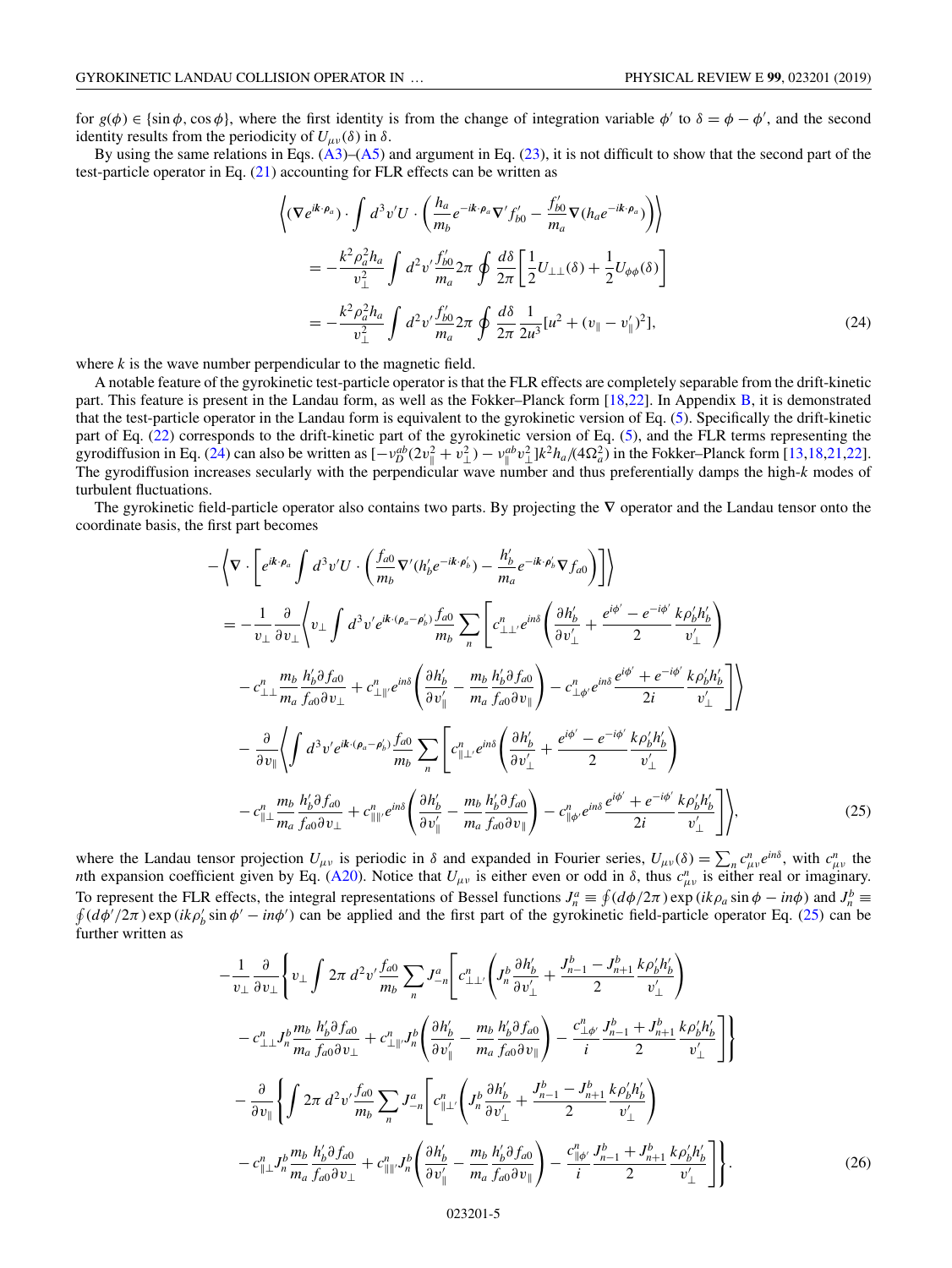<span id="page-5-0"></span>The Bessel function  $J_n^a$  is real because  $\sin(k\rho_a \sin\phi - n\phi)$  is odd in  $\phi$ . The same is true for  $J_n^b$ . It can be verified that all the terms in Eq. [\(26\)](#page-4-0) are real, despite some terms appearing to be imaginary.

Similarly, the second part of the field-particle operator can be expressed as

$$
\left\langle (\nabla e^{ik \cdot \rho_a}) \cdot \int d^3 v' U \cdot (f_{a0} \nabla'(h'_b e^{-ik \cdot \rho'_b}) - h'_b e^{-ik \cdot \rho'_b} \nabla f_{a0}) \right\rangle
$$
\n
$$
= -\frac{k \rho_a}{v_\perp} \int 2\pi \, d^2 v' \frac{f_{a0}}{m_b} \sum_n \frac{J_{-(n+1)}^a - J_{-(n-1)}^a}{2} \left[ c_{\perp \perp'}^a \left( J_n^b \frac{\partial h'_b}{\partial v'_\perp} + \frac{J_{n-1}^b - J_{n+1}^b}{2} \frac{k \rho'_b h'_b}{v'_\perp} \right) \right.
$$
\n
$$
-c_{\perp \perp}^n J_n^b \frac{m_b}{m_a} \frac{h'_b \partial f_{a0}}{f_{a0} \partial v_\perp} + c_{\perp \parallel}^n J_n^b \left( \frac{\partial h'_b}{\partial v'_\parallel} - \frac{m_b}{m_a} \frac{h'_b \partial f_{a0}}{f_{a0} \partial v_\parallel} \right) - \frac{c_{\perp \phi'}^n}{i} \frac{J_{n-1}^b + J_{n+1}^b}{2} \frac{k \rho'_b h'_b}{v'_\perp} \right]
$$
\n
$$
+ \frac{k \rho_a}{v_\perp} \int 2\pi d^2 v' \frac{f_{a0}}{m_b} \sum_n \frac{J_{-(n+1)}^a + J_{-(n-1)}^a}{2i} \left[ c_{\phi \perp'}^a \left( J_n^b \frac{\partial h'_b}{\partial v'_\perp} + \frac{J_{n-1}^b - J_{n+1}^b}{2} \frac{k \rho'_b h'_b}{v'_\perp} \right) \right.
$$
\n
$$
-c_{\phi \perp}^n J_n^b \frac{m_b}{m_a} \frac{h'_b \partial f_{a0}}{f_{a0} \partial v_\perp} + c_{\phi \parallel}^n J_n^b \left( \frac{\partial h'_b}{\partial v'_\parallel} - \frac{m_b}{m_a} \frac{h'_b \partial f_{a0}}{f_{a0} \partial v_\parallel} \right) - \frac{c_{\phi \phi'}^n}{i} \frac{J_{n-1}^b + J_{n+1}^b}{2} \frac{k
$$

where all the terms are real. For the field-particle operator, the second part accounts for FLR effects since it vanishes in the drift-kinetic limit  $k\rho = k\rho' = 0$ , and the first part also contains FLR effects via the Bessel functions. This is in contrast to the test-particle operator, for which the drift-kinetic part is completely separable from the FLR terms. We note that Eqs.  $(26)$  and  $(27)$  involve Bessel functions of all orders, revealing a different wave-number dependence than the model operators which involve only  $J_0$  and  $J_1$ .

### **B. Symmetric integral form**

The operator in Bessel function series requires a proper truncation of the infinite summation for analytical analyses and numerical implementations. Approximations can be performed based on the significance of the FLR effects in the limits of  $k\rho \ll 1$  and  $k\rho \gg 1$  (e.g., Catto and Tsang [\[13\]](#page-12-0) and references therein). In order to treat arbitrary wave number and fully assess the FLR effects in numerical simulations, here we pursue the operator in integral form [\[25\]](#page-12-0). Since both the test-particle and field-particle parts of the gyrokinetic operator are proven real, we can factor out the gyrophase average  $\oint d\phi/(2\pi)$ , the gyrophase integration  $\oint d\phi'/(2\pi)$ , and the gyrophase-dependent part of the integrand, then combine them into precomputable and real-valued gyrophase integrals. The fact that the gyrophase integrals are independent of the distribution and can be precomputed should result in significant time savings in simulations. The resultant gyrokinetic operator involves two-dimensional velocity-space integrals and can be written in vector form similar to Eqs.  $(10)$ – $(12)$ :

$$
C_{ab}^{\mathsf{gk}}(h_a, h_b) = -\nabla \cdot \mathbf{J}_{ab} + (\text{FLR terms}). \tag{28}
$$

Here  $\nabla = e_{\perp} \partial / \partial v_{\perp} + e_{\parallel} \partial / \partial v_{\parallel}$ , and the flux density  $J_{ab}(v)$ in the two-dimensional velocity space is the sum of the test-particle flux density

$$
\boldsymbol{J}_{ab}^T = \Gamma_{ab} \int 2\pi \, d^2 v' \bigg( \frac{h_a}{m_b} \boldsymbol{I}_E^T \cdot \nabla' f'_{b0} - \frac{f'_{b0}}{m_a} \boldsymbol{I}_D^T \cdot \nabla h_a \bigg) \tag{29}
$$

and the field-particle flux density

$$
\mathbf{J}_{ab}^F = \Gamma_{ab} \int 2\pi \, d^2 v' \bigg( \frac{f_{a0}}{m_b} \mathbf{I}_E^F \cdot \nabla' h_b' - \frac{h_b'}{m_a} \mathbf{I}_D^F \cdot \nabla f_{a0} \bigg),\tag{30}
$$

with the 2  $\times$  2 tensors  $I_E^T$  and  $I_D^T$  for the drag and diffusion coefficients of the test-particle part given by

$$
\boldsymbol{I}_E^T(\boldsymbol{v}, \boldsymbol{v}') = \begin{pmatrix} I_{\perp \perp'}^T & I_{\perp \parallel}^T \\ I_{\parallel \perp'}^T & I_{\parallel \parallel}^T \end{pmatrix} \equiv \oint \frac{d\phi}{2\pi} \oint \frac{d\phi'}{2\pi} \begin{pmatrix} U_{\perp \perp'} & U_{\perp \parallel} \\ U_{\parallel \perp'} & U_{\parallel \parallel} \end{pmatrix}
$$
(31)

and

 $\sqrt{ }$ 

$$
I_D^T(\mathbf{v}, \mathbf{v}') = \begin{pmatrix} I_{\perp \perp}^T & I_{\perp \parallel}^T \\ I_{\parallel \perp}^T & I_{\parallel \parallel}^T \end{pmatrix} \equiv \oint \frac{d\phi}{2\pi} \oint \frac{d\phi'}{2\pi} \begin{pmatrix} U_{\perp \perp} & U_{\perp \parallel} \\ U_{\parallel \perp} & U_{\parallel \parallel} \end{pmatrix},
$$
\n(32)

respectively, and  $I_E^F$  and  $I_D^F$  for field-particle drag and diffusion coefficients given by

$$
I_E^F(\mathbf{v}, \mathbf{v}') = \begin{pmatrix} I_{\perp \perp'}^F & I_{\perp \parallel}^F \\ I_{\parallel \perp'}^F & I_{\parallel \parallel}^F \end{pmatrix} \equiv \oint \frac{d\phi}{2\pi} \oint \frac{d\phi'}{2\pi}
$$
  
 
$$
\times \cos(k\rho' \sin \phi' - k\rho \sin \phi) \begin{pmatrix} U_{\perp \perp'} & U_{\perp \parallel} \\ U_{\parallel \perp'} & U_{\parallel \parallel} \end{pmatrix}
$$
 (33)

and

$$
I_D^F(v, v') = \begin{pmatrix} I_{\perp \perp}^F & I_{\perp \parallel}^F \\ I_{\parallel \perp}^F & I_{\parallel \parallel}^F \end{pmatrix} \equiv \oint \frac{d\phi}{2\pi} \oint \frac{d\phi'}{2\pi}
$$
  
 
$$
\times \cos (k\rho' \sin \phi' - k\rho \sin \phi) \begin{pmatrix} U_{\perp \perp} & U_{\perp \parallel} \\ U_{\parallel \perp} & U_{\parallel \parallel} \end{pmatrix} .
$$
 (34)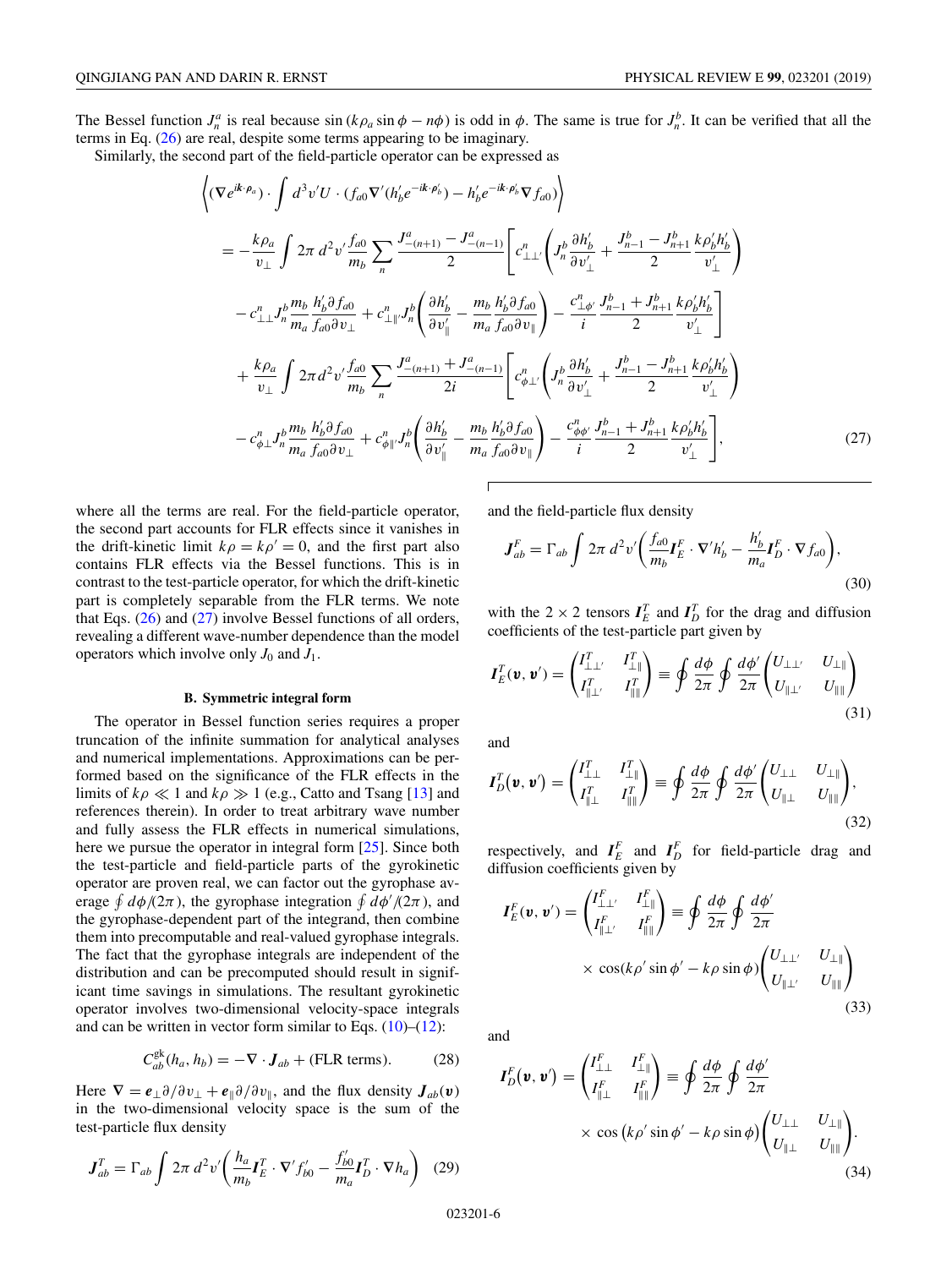<span id="page-6-0"></span>The FLR terms in the gyrokinetic collision operator are proportional to the perpendicular wave number and can be cast into

$$
(FLR terms)/\Gamma_{ab} = -\frac{k^2 \rho_a^2 h_a}{v_\perp^2} \int 2\pi \, d^2 v' \frac{f'_{b0}}{m_a} I_{FLR}^T + \frac{1}{v_\perp} \frac{\partial}{\partial v_\perp} \left( v_\perp \int 2\pi \, d^2 v' \frac{f_{a0}}{m_b} \frac{k \rho_b' h'_b}{v'_\perp} I_{FLR}^{F,1} \right) + \frac{\partial}{\partial v_\parallel} \left( \int 2\pi \, d^2 v' \frac{f_{a0}}{m_b} \frac{k \rho_b' h'_b}{v'_\perp} I_{FLR}^{F,2} \right) + \frac{k \rho_a}{v_\perp} \int 2\pi \, d^2 v' \frac{f_{a0}}{m_b} \left[ \frac{\partial h'_b}{\partial v'_\perp} I_{FLR}^{F,3} + \left( \frac{\partial h'_b}{\partial v'_\parallel} - \frac{m_b}{m_a} \frac{h'_b \partial f_{a0}}{f_{a0} \partial v_\parallel} \right) I_{FLR}^{F,4} - \frac{m_b}{m_a} \frac{h'_b \partial f_{a0}}{f_{a0} \partial v_\perp} I_{FLR}^{F,5} + \frac{k \rho_b' h'_b}{v'_\perp} I_{FLR}^{F,6} \right],
$$
(35)

with the additional gyrophase integrals given by

$$
I_{\text{FLR}}^T = \oint \frac{d\phi}{2\pi} \oint \frac{d\phi'}{2\pi} (\sin^2 \phi U_{\perp\perp} + 2\sin \phi \cos \phi U_{\perp\phi} + \cos^2 \phi U_{\phi\phi}), \tag{36}
$$

$$
I_{\text{FLR}}^{F,1} = \oint \frac{d\phi}{2\pi} \oint \frac{d\phi'}{2\pi} \sin(k\rho' \sin\phi' - k\rho \sin\phi)(\sin\phi' U_{\perp\perp'} + \cos\phi' U_{\perp\phi'}),\tag{37}
$$

$$
I_{\text{FLR}}^{F,2} = \oint \frac{d\phi}{2\pi} \oint \frac{d\phi'}{2\pi} \sin(k\rho' \sin\phi' - k\rho \sin\phi)(\sin\phi' U_{\parallel \perp'} + \cos\phi' U_{\parallel \phi'}), \tag{38}
$$

$$
I_{\text{FLR}}^{F,3} = \oint \frac{d\phi}{2\pi} \oint \frac{d\phi'}{2\pi} \sin(k\rho' \sin\phi' - k\rho \sin\phi)(\sin\phi U_{\perp\perp'} + \cos\phi U_{\phi\perp'}),\tag{39}
$$

$$
I_{\text{FLR}}^{F,4} = \oint \frac{d\phi}{2\pi} \oint \frac{d\phi'}{2\pi} \sin(k\rho' \sin\phi' - k\rho \sin\phi)(\sin\phi U_{\perp\parallel} + \cos\phi U_{\phi\parallel}),\tag{40}
$$

$$
I_{\text{FLR}}^{F,5} = \oint \frac{d\phi}{2\pi} \oint \frac{d\phi'}{2\pi} \sin(k\rho' \sin\phi' - k\rho \sin\phi)(\sin\phi U_{\perp\perp} + \cos\phi U_{\phi\perp}),\tag{41}
$$

$$
I_{\text{FLR}}^{F,6} = \oint \frac{d\phi}{2\pi} \oint \frac{d\phi'}{2\pi} \cos(k\rho' \sin\phi' - k\rho \sin\phi)(\sin\phi \sin\phi' U_{\perp\perp'} + \sin\phi \cos\phi' U_{\perp\phi'} + \cos\phi \sin\phi' U_{\phi\perp'} + \cos\phi \cos\phi' U_{\phi\phi'}).
$$
\n(42)

It is straightforward to verify that the gyrokinetic operator in integral form is equivalent to the operator in Bessel function series given in Eqs.  $(22)$ ,  $(24)$ ,  $(26)$ , and  $(27)$ . It simply involves expanding  $U_{\mu\nu}$  of the gyrophase integrals in Fourier series and rewriting the integrals as Bessel function series. As in the Bessel function series, in integral form the FLR effects are completely separated from the drift-kinetic part for the test-particle operator and partially separated from the driftkinetic part for the field-particle operator. The test-particle operator and the field-particle operator in integral form are treated on an equal footing. From the definitions of gyrophase integrals [\(31\)](#page-5-0)–[\(34\)](#page-5-0), we have  $I_E^T = I_E^F$  and  $I_D^T = I_D^F$  when  $k\rho = k\rho' = 0$ . Thus the symmetry of the linearized Landau operator in three-dimensional velocity space, Eqs.  $(10)$ – $(12)$ , is transformed to the symmetry of the gyrokinetic operator in two-dimensional velocity space in the drift-kinetic limit. It is well known that the gyrophase integrals in the drift-kinetic limit can be written in terms of complete elliptic integrals [\[10,25,27\]](#page-12-0). For example, one of the gyrophase integrals is

$$
I_{\perp\perp}^{T} = I_{\perp\perp}^{F} = \frac{2}{\pi \lambda^{3}} \frac{E(\kappa)}{1 - \kappa^{2}} (v_{\parallel} - v_{\parallel}')^{2} + \frac{\lambda}{\pi v_{\perp}^{2}} \left[ (\lambda^{2} - 2v_{\perp}v_{\perp}') \frac{K(\kappa)}{\lambda^{2}} - E(\kappa) \right], \quad (43)
$$

where  $\lambda^2 = (v_\perp + v'_\perp)^2 + (v_\parallel - v'_\parallel)^2$ ,  $\kappa^2 = 4v_\perp v'_\perp/\lambda^2$ , and *K* and *E* are complete elliptic integrals of the first kind and the second kind, respectively.  $I_{\perp\perp}$  diverges when  $v_{\perp} = v'_{\perp}$ and  $v_{\parallel} = v_{\parallel}'$  because  $K(\kappa)$  logarithmically diverges as  $\kappa \to 1$ . Similar analysis can be applied to other gyrophase integrals.

Let us discuss the conservation properties of the gyrokinetic operator. Because the particle position and velocity coordinates are mixed in the gyrokinetic phase space via the guiding-center transformation, the conservation laws cannot be simply expressed as the invariance of the first three velocity moments at fixed guiding-center positions; rather, they apply at the particle positions. To address this, we write the FLR effects for the collision operator in the general form Eq. [\(4\)](#page-1-0) as a divergence of flux density in particle position space, so that the particle conservation laws require the first three velocity moments to be conserved by gyrokinetic collisions in the drift-kinetic limit [\[18\]](#page-12-0). Recall that the symmetry between the test-particle operator and the field-particle operator allows for the proof of conservation laws in Eq. [\(14\)](#page-2-0) for the linearized Landau operator. Since the symmetry is inherited by the gyrokinetic version of the linearized operator, the conservation laws in the drift-kinetic limit can be demonstrated in a similar fashion. Consider

$$
-\left(\int d^2v \phi_a \nabla \cdot \mathbf{J}_{ab}^T + \int d^2v \phi_b \nabla \cdot \mathbf{J}_{ba}^F\right)
$$
  
=  $2\pi e_a^2 e_b^2 \ln \Lambda \int d^2v \int 2\pi d^2v'$   

$$
\times \left[\frac{h_a}{m_b} \left(\frac{\nabla \phi_a}{m_a} \cdot \mathbf{I}_E^T - \frac{\nabla' \phi_b'}{m_b} \cdot \mathbf{I}_D^{'F}\right) \cdot \nabla' f_{b0}'\right]
$$

$$
-\frac{f_{b0}'}{m_a} \left(\frac{\nabla \phi_a}{m_a} \cdot \mathbf{I}_D^T - \frac{\nabla' \phi_b'}{m_b} \cdot \mathbf{I}_E^{'F}\right) \cdot \nabla h_a\right], \quad (44)
$$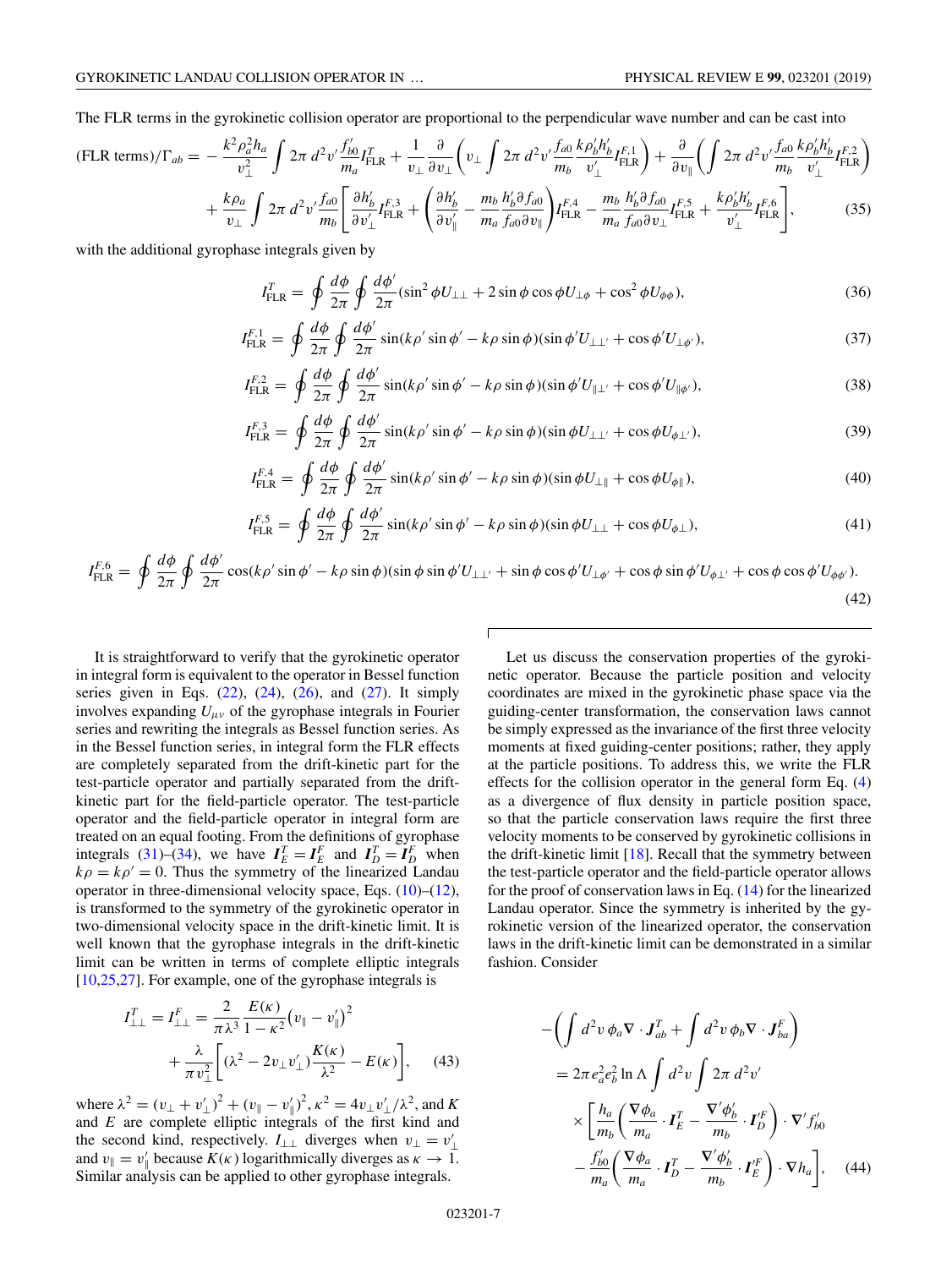<span id="page-7-0"></span>where the primed tensors are obtained from their corresponding unprimed ones by swapping  $v$  and  $v'$ . We need to show Eq. [\(44\)](#page-6-0) vanishes for  $\phi_s = 1$  (particle conservation),  $\phi_s = m_s v_{\parallel}$  (parallel momentum conservation), and  $\phi_s =$  $m_s(v_\perp^2 + v_\parallel^2)/2$  (energy conservation). Particle conservation is satisfied separately by the test-particle part and the fieldparticle part. The parallel momentum conservation is guaranteed since in the drift-kinetic limit we have  $I_E^T = I_E^F$  and  $I_D^T = I_D^F$ , thus

$$
(0 \t 1) \cdot (I_E^T - I_D^{'F}) = (I_{\parallel \perp'}^T - I_{\parallel \perp}^{'F} \t I_{\parallel \parallel}^T - I_{\parallel \parallel}^{'F}) = 0, \t (45)
$$

$$
(0 \t 1) \cdot (I_D^T - I_E^F) = (I_{\parallel \perp}^T - I_{\parallel \perp'}^F \t I_{\parallel \parallel}^T - I_{\parallel \parallel}^F) = \mathbf{0}. \t (46)
$$

For energy conservation, it can be verified that

$$
(v_{\perp} \quad v_{\parallel}) \cdot \boldsymbol{I}_E^T - (v_{\perp}' \quad v_{\parallel}') \cdot \boldsymbol{I}_D^{\prime F} = \boldsymbol{0}, \tag{47}
$$

$$
(v_{\perp} \quad v_{\parallel}) \cdot \boldsymbol{I}_D^T - (v_{\perp}' \quad v_{\parallel}') \cdot \boldsymbol{I}_E^{'F} = \boldsymbol{0}, \tag{48}
$$

by substituting the expressions for  $U_{\mu\nu}$  given in [A](#page-8-0)ppendix A into the gyrophase integrals.

### **IV. CONSERVATIVE DISCRETIZATION OF THE LANDAU FORM**

To discretize the gyrokinetic linear Landau operator such that it obeys corresponding discrete conservation laws in the drift-kinetic limit even for simulations with low to moderate resolutions, it is essential to observe that the conservative structure of the nonlinear operator is inherited by the gyrokinetic linearized operator, and the symmetry of the nonlinear operator leads to the symmetry between test-particle operator and field-particle operator. The proof of the conservation laws for the continuous case in Eq.  $(44)$  suggests a weak formulation of the conservative form in Eq. [\(28\)](#page-5-0) as

$$
\frac{\partial}{\partial t} \int d^2 v \, \phi_a h_a = \int d^2 v \, \nabla \phi_a \cdot \mathbf{J}_{ab},\tag{49}
$$

where  $\phi_a$  are test functions depending on specific numerical schemes and the boundary terms are dropped by using appropriate zero-flux boundary conditions. The key observation on this weak formulation is that it directly measures the changes of  $\phi_a$  moments due to collisions. If we manage to find a scheme such that (1) the set of monomials  $\{1, v_{\parallel}, v^2\}$ , which measure the conservation quantities, can be represented by test functions, and (2) the discretization of the right-hand side of Eq. (49) respects the relations required for the continuous conservation laws [shown in Eq. [\(44\)](#page-6-0)] for each velocity pair  $(\mathbf{v}, \mathbf{v}'),$ 

$$
\frac{\nabla \phi_a}{m_a} \cdot I_E^T - \frac{\nabla' \phi_b'}{m_b} \cdot I_D^{'F} = \mathbf{0},\tag{50}
$$

$$
\frac{\nabla \phi_a}{m_a} \cdot \boldsymbol{I}_D^T - \frac{\nabla' \phi_b'}{m_b} \cdot \boldsymbol{I}_E^{'F} = \mathbf{0},\tag{51}
$$

then this scheme will obey the discrete conservation laws.

One type of scheme involves expanding the distribution functions and the test functions with a discrete orthogonal polynomial basis [\[12,28,29\]](#page-12-0), namely

$$
h_s(\mathbf{v}_j) = \sum_i h_{si} \lambda_i(\mathbf{v}_j),
$$
 (52)

$$
\phi_s(\mathbf{v}_j) = \sum_i \phi_{si} \lambda_i(\mathbf{v}_j), \qquad (53)
$$

where the  $\lambda_i(\mathbf{v}_i)$  represents the *i*th element of the twodimensional polynomial basis evaluated at the grid point *v <sup>j</sup>*. The grid point locations are determined by the quadrature of the basis polynomials for given boundary conditions [\[28\]](#page-12-0). The operator, formulated in the spherical representation in Appendix  $\dot{C}$ , is suitable for the spectral type discretization. The tensor product of the Legendre polynomials in pitchangle coordinate  $P_l(\xi)(\xi = v_{\parallel}/v)$  and the Chebyshev polynomials in speed coordinate  $T_n(v)$  ( $v = \sqrt{v_{\perp}^2 + v_{\parallel}^2}$ ) can serve as a favorable two-dimensional basis. The Legendre polynomials are eigenfunctions of both test-particle operator and fieldparticle operator. The basis in speed should have the characteristic that, in the regions where the distribution function shows strong variation, the next basis functions in the series are different enough from preceding basis functions so that few additional basis functions are needed to effectively span the space. This will ensure rapid decay of the error with the number of basis functions included [\[29\]](#page-12-0). For perturbed distributions in turbulence, which display structure at low speeds, Chebyshev polynomials are appropriate. To verify the conservation laws, we note that  $\{1, v_{\parallel}, v^2\}$  are represented by the basis since  $1 = P_0T_0$ ,  $v_{\parallel} = P_1T_1$ , and  $v^2 = (P_0T_0 + P_0T_2)/2$ . In addition, the two-dimensional velocity-space integration in Eq. (49) is evaluated with a quadrature rule, and at the quadrature points the derivatives of  $\{1, v_{\parallel}, v^2\}$  obtained by differentiating the basis polynomials  $[28]$  are exact. Thus Eqs. (50) and (51) are respected at each pair of quadrature points  $(v_j, v'_{j'})$ .

Alternatively, the gyrokinetic linearized Landau operator can be discretized with a finite-volume method as in Yoon *et al.* [\[10\]](#page-12-0) and Hager *et al.* [\[11\]](#page-12-0). This method was originally designed for a two-dimensional nonlinear Landau operator in the drift-kinetic limit based on a weak formulation of the symmetric and conservative form. Because the symmetric and conservative form is preserved in present formulation of the gyrokinetic linearized operator, the finite-volume method is applicable to Eq.  $(28)$  after replacing the nonlinear flux density with the linear flux density. The scheme requires a velocity grid  $(v_{\perp}, v_{\parallel})$  uniformly spaced in both directions to ensure conservation numerically. The FLR terms in Eq. [\(35\)](#page-6-0) containing purely FLR effects also need to be evaluated. The conservative terms associated with  $I_{\text{FLR}}^{F,1}$  and  $I_{\text{FLR}}^{F,2}$  can be incorporated into the drift-kinetic part simply by adding corresponding terms in the definition of the flux density  $J_{ab}$ . The differentiations and integrations in the nonconservative FLR terms can be carried out by centered finite-differencing and numerical summations, respectively. The FLR terms are proportional to the perpendicular wave number and do not affect the conservation laws.

#### **V. DISCUSSION AND FUTURE WORK**

In this paper, the gyrokinetic exact linearized Landau collision operator is formulated. Two key properties of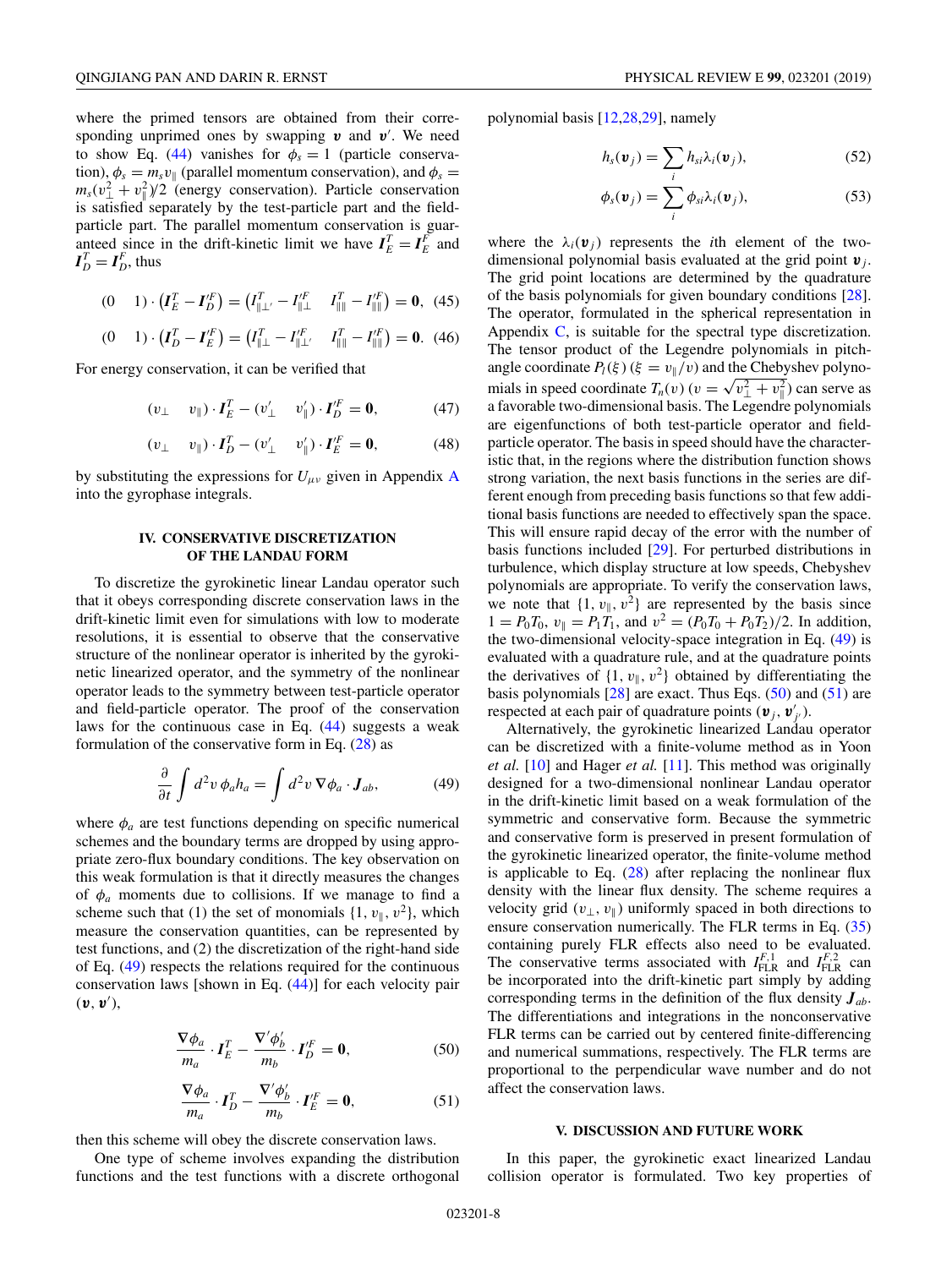<span id="page-8-0"></span>the nonlinear Landau operator—symmetry and conservative structure—are explicitly preserved in the linearization and subsequent guiding-center transformation and gyrophase averaging. These two mathematical properties underline the physical properties including the conservation laws and the *H* theorem. It is verified that the gyrokinetic operator in the Landau form is equivalent to the operator in the nonconservative and nonsymmetric Fokker–Planck form [\[25\]](#page-12-0). The present formulation addresses the potential numerical difficulty associated with the logarithmic singularity in the gyrophase integral of the field-particle operator in the Fokker–Planck form. By treating the test-particle contribution and the fieldparticle contribution symmetrically, potential numerical errors associated with the logarithmic singularity in the test-particle operator of *a*-*b* collisions are balanced by the field-particle operator of *b*-*a* collisions, and vice versa. Thus overall conservation is ensured despite numerical errors.

This work is motivated in part by previous results which show that the inherent differences between the exact linearized drift-kinetic field operator and present model operators produce different results for collisional fluxes and flows in magnetically confined fusion plasmas. In addition to the strong effects of electron collisions, ion collisions (subject to FLR corrections) affect turbulence through the neoclassical polarization and zonal flow damping [\[30,31\]](#page-12-0), as well as neoclassical distortions of the background distribution. The latter can break symmetry, leading to momentum transport [\[32\]](#page-12-0), and neoclassical distortions are particularly relevant to steep gradient regions such as the tokamak edge pedestal [\[33\]](#page-12-0). When Abel's model operator is applied to classical ion transport, the coefficient of heat flux transport perpendicular to the magnetic field is found to be about 50% greater than the result from the exact linearized Fokker–Planck operator (see the paragraph between Eqs. (21) and (22) of Ref. [\[22\]](#page-12-0)). The exact linearized Fokker–Planck operator, without FLR corrections, has been used in several kinetic neoclassical codes [\[10,29,33–37\]](#page-12-0). The codes of Refs. [\[29,33,35,37\]](#page-12-0) closely agree over a wide range of collisionality (e.g., Fig. 4 of Ref. [\[33\]](#page-12-0), also a similar comparison with the NEO code was performed). Neoclassical results from the exact linearized Fokker–Planck operator differ significantly from results of model operators [\[37\]](#page-12-0), showing errors as large as 10–15% for the neoclassical particle fluxes and 20–30% for the neoclassical ion energy fluxes. In the same work, the model referred to as *ad hoc* Fokker–Planck (actually a drift-kinetic generalization of the Abel operator for multiple species) resulted in 25% larger parallel neoclassical flows at high collisionality and 15% smaller bootstrap current than the exact linearized Fokker–Planck operator. Before this, it was reported [\[34\]](#page-12-0) that the exact linearized Fokker–Planck operator resulted in 20% differences relative to the most accurate calculation of the bootstrap current at that time. Similar differences in neoclassical fluxes, using the exact linearized operator relative to widely accepted calculations using model operators, were observed [\[35\]](#page-12-0).

The gyrokinetic operator in conservative form can be implemented with either spectral or finite-volume numerical schemes. In continuum codes, spectral methods [\[29\]](#page-12-0) can achieve rapid convergence in velocity space. Particle codes can utilize methods similar to those in Refs.  $[10,11]$  to ensure numerical conservation. The initial implementation of the



FIG. 1. The cylindrical coordinate system for velocity of species *a*, and for velocity of species *b* with primed subscripts, in *a*-*b* type collisions.

gyrokinetic exact linearized Landau operator is underway in the gyrokinetic code GENE  $[38,39]$ , using the finite-volume scheme described in Sec. [IV.](#page-7-0) The  $\delta f$  version of GENE can apply a velocity grid  $(v_+, v_+)$  that is equally distant in both directions and has the model operators by Abel *et al.* [\[18\]](#page-12-0) and Sugama *et al.* [\[20\]](#page-12-0) implemented [\[40\]](#page-12-0). We have utilized this framework so far to implement the drift-kinetic Landau operator and are continuing to include FLR corrections. Progress on the implementation, including numerical verification of the conservation laws and comparisons of the exact operator with model operators in physical applications, such as the turbulence driven by microinstabilities, will be reported in the future. Using this new formulation, it will be possible to assess the accuracy of present model operators in gyrokinetic turbulence simulations.

#### **ACKNOWLEDGMENTS**

We thank G. W. Hammett for suggesting that we formulate the gyrokinetic exact linearized operator in conservative form. We thank P. Crandall and F. Jenko for useful discussions on the implementations of model operators in the gyrokinetic code GENE. This work is supported by U. S. DOE Contract No. DE-FC02-08ER54966.

### **APPENDIX A: CYLINDRICAL COORDINATES AND ASSOCIATED USEFUL RELATIONS**

Figure 1 shows the cylindrical coordinate system used in this work. In this coordinate system, the velocity can be decomposed as

$$
\mathbf{v} = v_{\perp}(\mathbf{e}_1 \cos \phi + \mathbf{e}_2 \sin \phi) + v_{\parallel} \mathbf{e}_{\parallel}, \tag{A1}
$$

and the gyroradius is

$$
\rho = \frac{v_{\perp}}{\Omega} e_{\rho} = \frac{v_{\perp}}{\Omega} e_{\parallel} \times e_{\perp} = \frac{v_{\perp}}{\Omega} (-e_1 \sin \phi + e_2 \cos \phi). \quad (A2)
$$

From Eq. (A2), we have  $\partial \rho / \partial v_{\perp} = \rho / v_{\perp}$ ,  $\partial \rho / \partial v_{\parallel} = 0$ , and  $\partial \rho / \partial \phi = -v_{\perp}/\Omega$ . Thus

$$
\frac{\partial}{\partial v_{\perp}} \left( e^{-ik \cdot \rho} g \right) = e^{-ik \cdot \rho} \left( \frac{\partial g}{\partial v_{\perp}} - \frac{ik \cdot \rho g}{v_{\perp}} \right), \tag{A3}
$$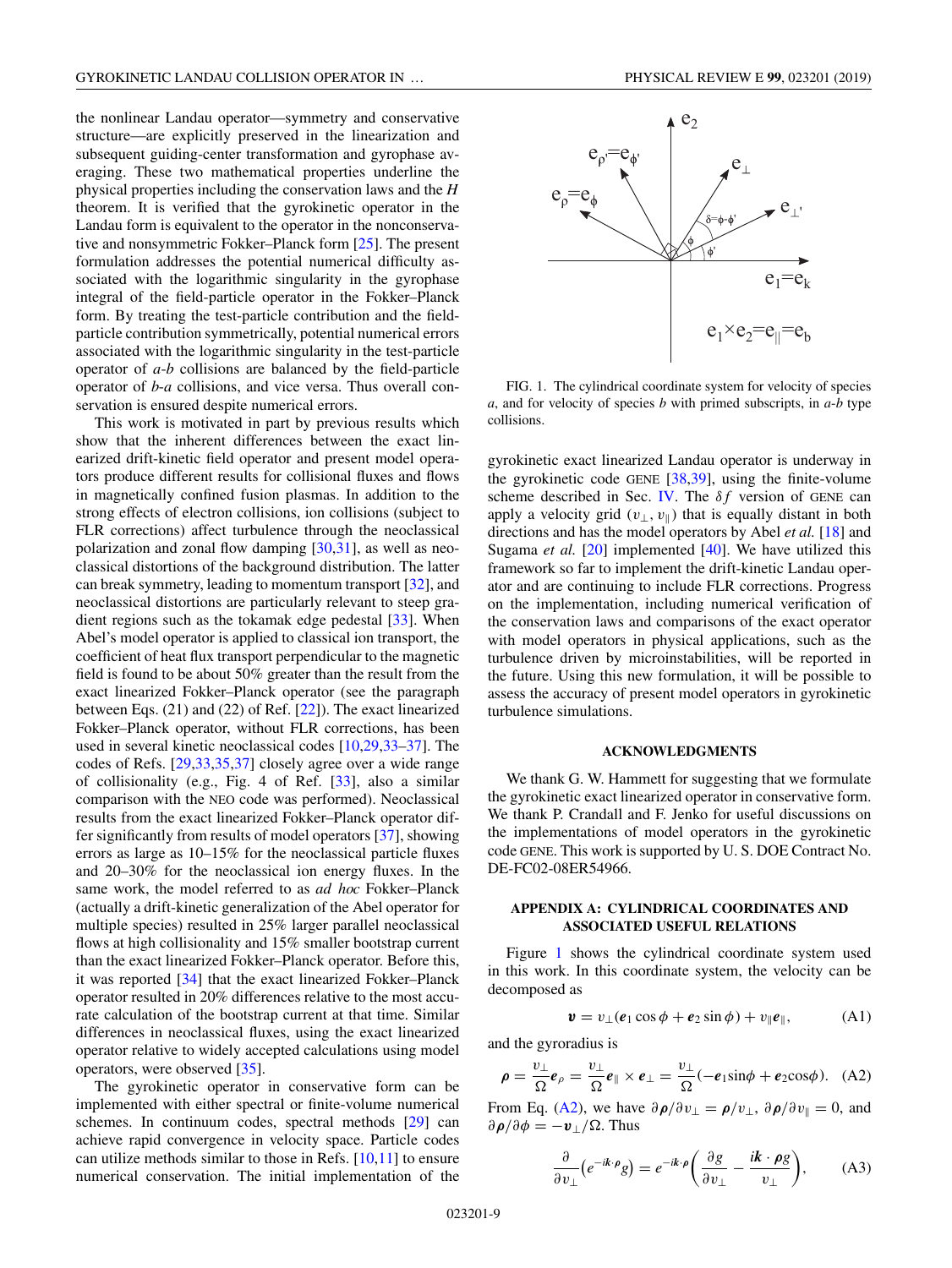<span id="page-9-0"></span>
$$
\frac{\partial}{\partial v_{\parallel}}(e^{-ik\cdot\rho}g) = e^{-ik\cdot\rho}\frac{\partial g}{\partial v_{\parallel}},
$$
\n(A4)

$$
\frac{\partial}{\partial \phi} (e^{-ik \cdot \rho} g) = e^{-ik \cdot \rho} \frac{ik \cdot v_{\perp}}{\Omega} g,\tag{A5}
$$

for a distribution function  $g = g(v_\perp, v_\parallel)$  (either  $f_{s0}$  or  $h_s$ ) that is independent of gyrophase. Without loss of generality,  $e_1$  may be chosen in the direction of the perpendicular wave number so that  $\mathbf{k} = k\mathbf{e}_1, \mathbf{k} \cdot \mathbf{p} = -k\rho \sin \phi$ , and  $\mathbf{k} \cdot \mathbf{v}_{\perp} =$  $kv_{\perp}$  cos  $\phi$ .

The projection of the Landau tensor is defined as

$$
U_{\mu\nu} \equiv \boldsymbol{e}_{\mu} \cdot \frac{\boldsymbol{I}u^2 - \boldsymbol{u}\boldsymbol{u}}{u^3} \cdot \boldsymbol{e}_{\nu}
$$
 (A6)

with  $u = v - v'$ ,  $\mu \in \{\perp, \parallel, \phi\}$ , and  $v \in \{\perp, \parallel, \phi, \perp', \parallel', \phi'\}$ . Here the unprimed quantities are for species *a* and primed quantities are for species *b* in  $a-b$  collisions. By using  $u =$  $v_{\perp}$ *e*<sub>⊥</sub> −  $v'_{\perp}$ *e*'<sub>⊥</sub> + (*v*<sub>||</sub> − *v*<sub>||</sub>'|)*e*<sub>||</sub> and Fig. [1,](#page-8-0) *U<sub>μ<i>v*</sub> can be explicitly written out and they are listed below for a reference:

$$
U_{\perp\perp} = \frac{1}{u^3} [u^2 - (v_{\perp} - v'_{\perp} \cos \delta)^2],
$$
 (A7)

$$
U_{\perp \parallel} = U_{\perp \parallel'} = U_{\parallel \perp} = -\frac{1}{u^3}(v_{\perp} - v'_{\perp} \cos \delta)(v_{\parallel} - v'_{\parallel}), \quad (A8)
$$

$$
U_{\perp \phi} = U_{\phi \perp} = -\frac{1}{u^3} (v_{\perp} - v'_{\perp} \cos \delta) v'_{\perp} \sin \delta, \tag{A9}
$$

$$
U_{\perp\perp'} = \frac{1}{u^3} [u^2 \cos \delta + (v_{\perp} - v'_{\perp} \cos \delta)(v'_{\perp} - v_{\perp} \cos \delta)],
$$
\n(A10)

$$
U_{\perp \phi'} = \frac{1}{u^3} [u^2 \sin \delta - (v_\perp - v'_\perp \cos \delta) v_\perp \sin \delta], \quad \text{(A11)}
$$

$$
U_{\parallel\parallel} = U_{\parallel\parallel'} = \frac{1}{u^3} [u^2 - (v_{\parallel} - v_{\parallel}')^2], \quad (A12)
$$

$$
U_{\|\phi} = U_{\phi\|} = U_{\phi\|'} = -\frac{1}{u^3}(v_{\|} - v_{\|}')v_{\perp}'\sin\delta,
$$
 (A13)

$$
U_{\|\perp'} = \frac{1}{u^3}(v_{\|} - v_{\|}')(v_{\perp}' - v_{\perp}\cos\delta), \quad (A14)
$$

$$
U_{\|\phi'} = -\frac{1}{u^3}(v_{\|} - v_{\|}')v_{\perp}\sin\delta, \tag{A15}
$$

$$
U_{\phi\phi} = \frac{1}{u^3} [u^2 - (v'_\perp \sin \delta)^2],
$$
 (A16)

$$
U_{\phi\perp'} = \frac{1}{u^3}[-u^2\sin\delta + v'_\perp\sin\delta(v'_\perp - v_\perp\cos\delta)], \quad \text{(A17)}
$$

$$
U_{\phi\phi'} = \frac{1}{u^3} (u^2 \cos \delta - v_\perp v'_\perp \sin^2 \delta), \tag{A18}
$$

with  $\delta = \phi - \phi'$ .  $U_{\mu\nu}$  is periodic in  $\delta$  and can be expanded in Fourier series as

$$
U_{\mu\nu}(\delta) = \sum_{n \in \mathbb{Z}} c^n_{\mu\nu} e^{in\delta}, \tag{A19}
$$

where the expansion coefficients

$$
c_{\mu\nu}^{n} = -\frac{1}{2\pi} \int_{\phi}^{\phi - 2\pi} d\delta U_{\mu\nu}(\delta) e^{-in\delta} = \frac{1}{2\pi} \int_{-\pi}^{\pi} d\delta U_{\mu\nu}(\delta) e^{-in\delta}
$$
\n(A20)

can be obtained by first expanding  $U_{\mu\nu}$  as function of  $\phi'$  and then changing the variable from  $\phi'$  to  $\delta$ . Note that  $U_{\mu\nu}$  is either even or odd in  $\delta$ , thus  $c_{\mu\nu}^n$  is either real or imaginary.

## **APPENDIX B: PROOF OF THE EQUIVALENCE BETWEEN GYROKINETIC LANDAU FORM AND GYROKINETIC FOKKER–PLANCK FORM**

The approach to proving the equivalence of gyrokinetic test-particle operator in the Landau form with the Fokker– Planck form is first writing Eq. [\(5\)](#page-1-0) in conservative form in cylindrical coordinates, then obtaining the gyrokinetic version via substitution to Eq. [\(4\)](#page-1-0) and comparing it with the Landau form given in Eqs.  $(22)$  and  $(24)$ .

Equation [\(5\)](#page-1-0) can be written in conservative form as

$$
C_{ab}^T(f_{a1}, f_{bM}) = \nabla \cdot \mathbf{J}_{ab}, \tag{B1}
$$

where  $J_{ab}$  is the sum of the pitch-angle-scattering flux density and energy-diffusion flux density given by

$$
\boldsymbol{J}_{ab}^{PA} = \frac{1}{2} (v^2 \boldsymbol{I} - \boldsymbol{v} \boldsymbol{v}) \cdot \frac{\partial (v_D f_{a1})}{\partial \boldsymbol{v}}
$$
(B2)

and

$$
\boldsymbol{J}_{ab}^E = \boldsymbol{e}_v \left[ \frac{v_{\parallel}^{ab}}{2} v^4 f_{aM} \frac{\partial}{\partial v} \left( \frac{f_{a1}}{f_{aM}} \right) + \frac{m_a}{T_b} \left( 1 - \frac{T_b}{T_a} \right) \frac{v_{\parallel}^{ab}}{2} v^5 f_{a1} \right],
$$
\n(B3)

respectively. Notice that since  $v_D^{ab}(v)$  depends only on *v*, it can be absorbed into the pitch-angle-scattering operator. Projecting the flux density *Jab* onto the basis of cylindrical coordinates, we obtain

$$
C_{ab}^T(f_{a1}, f_{bM}) = \frac{1}{v_{\perp}} \frac{\partial}{\partial v_{\perp}} (v_{\perp} J_{ab}^{\perp}) + \frac{\partial J_{ab}^{\parallel}}{\partial v_{\parallel}} + \frac{1}{v_{\perp}} \frac{\partial J_{ab}^{\phi}}{\partial \phi}, \quad (B4)
$$

with

$$
J_{ab}^{\perp} = \frac{1}{2} \left( v_{\parallel}^{ab} (v) - v_D^{ab} (v) \right) v_{\parallel} v_{\perp} \frac{\partial f_{a1}}{\partial v_{\parallel}}
$$
  
+ 
$$
\frac{1}{2} \left( v_{\parallel}^{ab} v_{\perp}^2 + v_D^{ab} v_{\parallel}^2 \right) \frac{\partial f_{a1}}{\partial v_{\perp}} + \frac{1}{2} v_{\parallel}^{ab} v_{\perp} v^2 \frac{m_a f_{a1}}{T_b}, \quad (B5)
$$

$$
J_{ab}^{\parallel} = \frac{1}{2} \left( v_{\parallel}^{ab}(v) - v_D^{ab}(v) \right) v_{\parallel} v_{\perp} \frac{\partial f_{a1}}{\partial v_{\perp}}
$$
  
+ 
$$
\frac{1}{2} \left( v_{\parallel}^{ab} v_{\parallel}^2 + v_D^{ab} v_{\perp}^2 \right) \frac{\partial f_{a1}}{\partial v_{\parallel}} + \frac{1}{2} v_{\parallel}^{ab} v_{\parallel} v^2 \frac{m_a f_{a1}}{T_b}, \quad (B6)
$$

$$
J_{ab}^{\phi} = \frac{v_D^{ab}}{2} \frac{v^2}{v_{\perp}} \frac{\partial f_{a1}}{\partial \phi}.
$$

The gyrokinetic form for the nonadiabatic part of the guiding-center distribution function obtained by substituting Eqs. (B4)–(B7) into Eq. [\(4\)](#page-1-0) eliminates the gyrophase dependence and contains FLR effects:

$$
C_{ab}^{\text{gk}}(h_a, f_{bM}) = \frac{1}{v_{\perp}} \frac{\partial}{\partial v_{\perp}} \left( v_{\perp} J_{ab}^{\perp, \text{gk}} \right) + \frac{\partial J_{ab}^{\parallel, \text{gk}}}{\partial v_{\parallel}} + \frac{k^2 h_a}{4\Omega_a^2} \left[ -v_D^{ab} (2v_{\parallel}^2 + v_{\perp}^2) - v_{\parallel}^{ab} v_{\perp}^2 \right], \quad \text{(B8)}
$$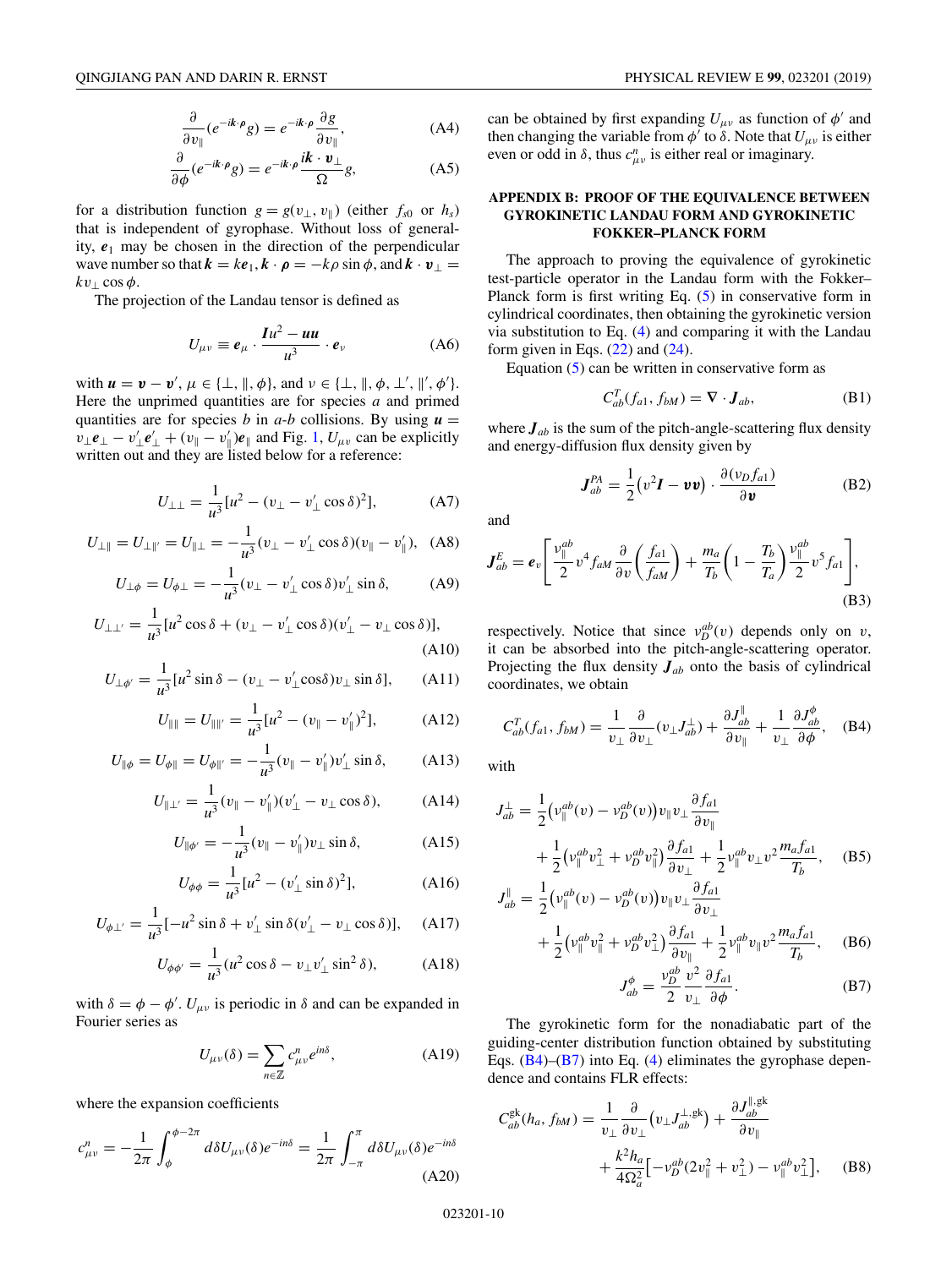<span id="page-10-0"></span>with the gyrokinetic flux densities given by

$$
J_{ab}^{\perp, gk} = \frac{1}{2} \left( v_{\parallel}^{ab}(v) - v_D^{ab}(v) \right) v_{\parallel} v_{\perp} \frac{\partial h_a}{\partial v_{\parallel}}
$$
  
+ 
$$
\frac{1}{2} \left( v_{\parallel}^{ab} v_{\perp}^2 + v_D^{ab} v_{\parallel}^2 \right) \frac{\partial h_a}{\partial v_{\perp}} + \frac{1}{2} v_{\parallel}^{ab} v_{\perp} v^2 \frac{m_a h_a}{T_b}, \quad \text{(B9)}
$$
  

$$
J_{ab}^{\parallel, gk} = \frac{1}{2} \left( v_{\parallel}^{ab}(v) - v_D^{ab}(v) \right) v_{\parallel} v_{\perp} \frac{\partial h_a}{\partial v_{\perp}}
$$
  
+ 
$$
\frac{1}{2} \left( v_{\parallel}^{ab} v_{\parallel}^2 + v_D^{ab} v_{\perp}^2 \right) \frac{\partial h_a}{\partial v_{\parallel}} + \frac{1}{2} v_{\parallel}^{ab} v_{\parallel} v^2 \frac{m_a h_a}{T_b}. \quad \text{(B10)}
$$

#### **1. Equivalence in the drift-kinetic limit**

By using the periodicity of  $U_{\mu\nu}$  in  $\delta$ , we can evaluate the gyroaverage in Eq. [\(22\)](#page-3-0) and obtain the flux densities of the test-particle operator,

$$
J_{ab}^{\perp, gk} = -\frac{\Gamma_{ab}}{m_a} \int d^3 v' f'_{b0} \left[ -U_{\perp\perp} \frac{\partial h_a}{\partial v_{\perp}} \right. + U_{\perp\parallel} \left( \frac{m_a}{m_b} \frac{h_a \partial f'_{b0}}{f'_{b0} \partial v'_{\parallel}} - \frac{\partial h_a}{\partial v_{\parallel}} \right) + U_{\perp\perp'} \frac{m_a}{m_b} \frac{h_a \partial f'_{b0}}{f'_{b0} \partial v'_{\perp}} \left. \right],
$$
(B11)

$$
J_{ab}^{\parallel, gk} = -\frac{\Gamma_{ab}}{m_a} \int d^3 v' f'_{b0} \left[ -U_{\parallel \perp} \frac{\partial h_a}{\partial v_{\perp}} \right. + U_{\parallel \parallel} \left( \frac{m_a}{m_b} \frac{h_a \partial f'_{b0}}{f'_{b0} \partial v'_{\parallel}} - \frac{\partial h_a}{\partial v_{\parallel}} \right) + U_{\parallel \perp'} \frac{m_a}{m_b} \frac{h_a \partial f'_{b0}}{f'_{b0} \partial v'_{\perp}} \left. \right].
$$
(B12)

To prove the equivalence of the drift-kinetic part of the test-particle operator, we only need to show that the flux densities defined in Eqs.  $(B11)$  and  $(B12)$  are equivalent to Eqs.  $(B9)$  and  $(B10)$ , respectively. The two expressions consist of five pairs of one-to-one correspondence. The proof uses the identity  $U = \frac{\partial^2 u}{\partial v \partial v}$  and the definitions of  $v_D^{ab}$  and  $v_{\parallel}^{ab}$  in terms of the Rosenbluth potentials given in Eqs.  $(6)$  and  $(7)$ . First, for the perpendicular diffusion coefficient we have

$$
\frac{\Gamma_{ab}}{m_a} \int d^3 v' f'_{b0} U_{\perp \perp} = \frac{\Gamma_{ab}}{m_a} \int d^3 v' f'_{b0} \frac{\partial^2 u}{\partial v \partial v} : e_{\perp} e_{\perp}
$$
\n
$$
= \frac{\Gamma_{ab}}{m_a} \int d^3 v' f'_{b0} \frac{\partial^2 u}{\partial^2 v_{\perp}} = \frac{\Gamma_{ab}}{m_a} \frac{\partial^2 G_0}{\partial v_{\perp} \partial v_{\perp}}
$$
\n
$$
= \frac{\Gamma_{ab}}{m_a} \left( \frac{v_{\perp}^2}{v^2} \frac{d^2 G_0}{dv^2} + \frac{v_{\parallel}^2}{v^3} \frac{d G_0}{dv} \right)
$$
\n
$$
= \frac{1}{2} \left( v_{\parallel}^{ab} v_{\perp}^2 + v_D^{ab} v_{\parallel}^2 \right). \tag{B13}
$$

Similarly, the equivalence of the parallel and cross diffusion coefficients,

$$
\frac{\Gamma_{ab}}{m_a} \int d^3 v' f'_{b0} U_{\parallel\parallel} = \frac{1}{2} \left( v_{\parallel}^{ab} v_{\parallel}^2 + v_D^{ab} v_{\perp}^2 \right), \tag{B14}
$$

$$
\frac{\Gamma_{ab}}{m_a} \int d^3 v' f'_{b0} U_{\parallel \perp} = \frac{1}{2} (\nu_{\parallel}^{ab} - \nu_D^{ab}) v_{\parallel} v_{\perp}, \tag{B15}
$$

can be demonstrated. Second, for the perpendicular drag coefficient we have

$$
-\frac{\Gamma_{ab}}{m_a} \int d^3 v' f'_{b0} \left( U_{\perp \parallel} \frac{m_a}{m_b} \frac{\partial f'_{b0}}{f'_{b0} \partial v'_{\parallel}} + U_{\perp \perp'} \frac{m_a}{m_b} \frac{\partial f'_{b0}}{f'_{b0} \partial v'_{\perp}} \right)
$$
  
\n
$$
= \frac{\Gamma_{ab}}{T_b} \int d^3 v' f'_{b0} (U_{\perp \parallel'} v'_{\parallel} + U_{\perp \perp'} v'_{\perp})
$$
  
\n
$$
= \frac{\Gamma_{ab}}{T_b} \int d^3 v' f'_{b0} (U_{\perp \parallel} v_{\parallel} + U_{\perp \perp} v_{\perp})
$$
  
\n
$$
= \frac{\Gamma_{ab}}{T_b} \int d^3 v' f'_{b0} \left( \frac{\partial^2 u}{\partial v_{\perp} \partial v_{\parallel}} v_{\parallel} + \frac{\partial^2 u}{\partial^2 v_{\perp}} v_{\perp} \right)
$$
  
\n
$$
= \frac{\Gamma_{ab}}{T_b} \left( \frac{\partial^2 G_0}{\partial v_{\perp} \partial v_{\parallel}} v_{\parallel} + \frac{\partial^2 G_0}{\partial^2 v_{\perp}} v_{\perp} \right)
$$
  
\n
$$
= \frac{\Gamma_{ab}}{T_b} \frac{d^2 G_0}{dv^2} v_{\perp} = \frac{1}{2} v_{\parallel}^{ab} v_{\perp} v^2 \frac{m_a}{T_b}, \qquad (B16)
$$

where the identity  $U \cdot (v - v') = U \cdot u = 0$  is used. The equivalence of the parallel drag coefficient,

$$
-\frac{\Gamma_{ab}}{m_a} \int d^3 v' f'_{b0} \left( U_{\parallel \parallel} \frac{m_a}{m_b} \frac{h_a \partial f'_{b0}}{f'_{b0} \partial v'_{\parallel}} + U_{\parallel \perp'} \frac{m_a}{m_b} \frac{h_a \partial f'_{b0}}{f'_{b0} \partial v'_{\perp}} \right)
$$
  
=  $\frac{1}{2} v_{\parallel}^{ab} v_{\parallel} v^2 \frac{m_a}{T_b},$  (B17)

can be proved analogously to Eq.  $(B16)$ . This proof demonstrates that the apparent singularity in  $v_D^{ab}$  and  $v_{\parallel}^{ab}$  as  $v \to 0$ originates from the Landau tensor.

#### **2. Equivalence of the gyrodiffusion terms**

The gyrodiffusion equivalence can be proved in a similar fashion. Starting with the gyrodiffusion in Landau form given in Eq.  $(24)$ , we have

$$
-\frac{\Gamma_{ab}}{2m_a} \frac{k^2 h_a}{\Omega_a^2} \int d^3 v' f'_{b0} (U_{\perp \perp} + U_{\phi \phi})
$$
  
\n
$$
= -\frac{\Gamma_{ab}}{2m_a} \frac{k^2 h_a}{\Omega_a^2} \int d^3 v' f'_{b0} \left( \frac{\partial^2 u}{\partial v \partial v} : e_{\perp} e_{\perp} + \frac{\partial^2 u}{\partial v \partial v} : e_{\phi} e_{\phi} \right)
$$
  
\n
$$
= -\frac{\Gamma_{ab}}{2m_a} \frac{k^2 h_a}{\Omega_a^2} \left\{ \frac{\partial^2 G_0}{\partial v_\perp^2} + \frac{1}{v_\perp} \left[ \frac{\partial}{\partial \phi} \left( \frac{1}{v_\perp} \frac{\partial G_0(v)}{\partial \phi} \right) + \frac{\partial G_0}{\partial v_\perp} \right] \right\}
$$
  
\n
$$
= -\frac{\Gamma_{ab}}{2m_a} \frac{k^2 h_a}{\Omega_a^2} \left( \frac{\partial^2 G_0}{\partial v_\perp^2} + \frac{1}{v_\perp} \frac{\partial G_0}{\partial v_\perp} \right)
$$
  
\n
$$
= \frac{k^2 h_a}{4\Omega_a^2} [-v_D^{ab} (2v_\parallel^2 + v_\perp^2) - v_\parallel^{ab} v_\perp^2].
$$
 (B18)

### **APPENDIX C: GYROKINETIC LINEARIZED LANDAU OPERATOR IN SPHERICAL REPRESENTATION**

The derivation approach and conclusions of this paper are independent of the coordinate systems, and the operator can be reformulated straightforwardly in different representations.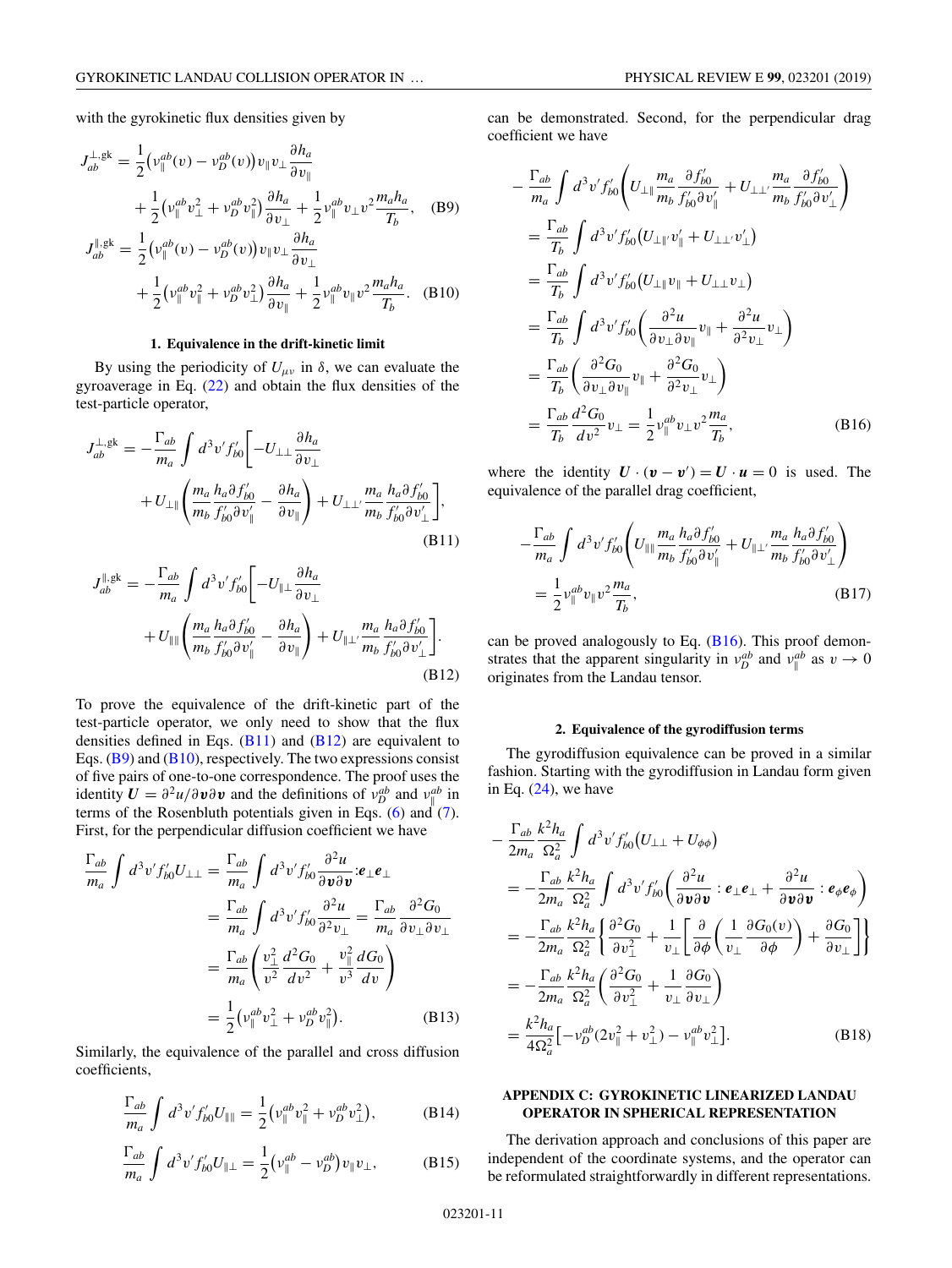Here we present the operator in spherical representation without detail derivation. The basis of the spherical coordinate system is  $(e_v, e_\xi, e_\phi)$  with  $v = |\mathbf{v}|, \xi = e_v \cdot e_\parallel = \cos \theta$  the pitch-angle coordinate, and  $\phi$  the gyrophase. Analogous to Eqs. [\(28\)](#page-5-0)–[\(42\)](#page-6-0), the gyrokinetic Landau operator can be cast into conservative form as

$$
\overrightarrow{C_{ab}^{gk}(h_a, h_b)} = -\nabla \cdot (\overrightarrow{J_{ab}} + \overrightarrow{J_{ab}^F}) + (\text{FLR terms}),
$$
\n(C1)

where

$$
\mathbf{J}_{ab}^T = \Gamma_{ab} \int 2\pi d^2 v' \bigg( \frac{h_a}{m_b} \mathbf{I}_E^T \cdot \nabla' f'_{b0} - \frac{f'_{b0}}{m_a} \mathbf{I}_D^T \cdot \nabla h_a \bigg), \tag{C2}
$$

$$
\mathbf{J}_{ab}^F = \Gamma_{ab} \int 2\pi d^2 v' \bigg( \frac{f_{a0}}{m_b} \mathbf{I}_E^F \cdot \nabla' h_b' - \frac{h_b'}{m_a} \mathbf{I}_D^F \cdot \nabla f_{a0} \bigg). \tag{C3}
$$

The  $2 \times 2$  tensors for the test-particle part are given by

$$
I_E^T = \begin{pmatrix} I_{vv'}^T & I_{v\xi'}^T \\ I_{\xi v'}^T & I_{\xi\xi'}^T \end{pmatrix} \equiv \oint \frac{d\phi}{2\pi} \oint \frac{d\phi'}{2\pi} \begin{pmatrix} U_{vv'} & U_{v\xi'} \\ U_{\xi v'} & U_{\xi\xi'} \end{pmatrix},\tag{C4}
$$

$$
I_D^T = \begin{pmatrix} I_{vv}^T & I_{v\xi}^T \\ I_{\xi v}^T & I_{\xi\xi}^T \end{pmatrix} \equiv \oint \frac{d\phi}{2\pi} \oint \frac{d\phi'}{2\pi} \begin{pmatrix} U_{vv} & U_{v\xi} \\ U_{\xi v} & U_{\xi\xi} \end{pmatrix},\tag{C5}
$$

and for field-particle part they are defined as

$$
\boldsymbol{I}_{E}^{F} = \begin{pmatrix} I_{vv'}^{F} & I_{v\xi'}^{F} \\ I_{\xi v'}^{F} & I_{\xi\xi'}^{F} \end{pmatrix} \equiv \oint \frac{d\phi}{2\pi} \oint \frac{d\phi'}{2\pi} \cos(k\rho' \sin\phi' - k\rho \sin\phi) \begin{pmatrix} U_{vv'} & U_{v\xi'} \\ U_{\xi v'} & U_{\xi\xi'} \end{pmatrix},\tag{C6}
$$

$$
I_D^F = \begin{pmatrix} I_{vv}^F & I_{v\xi}^F \\ I_{\xi v}^F & I_{\xi\xi}^F \end{pmatrix} \equiv \oint \frac{d\phi}{2\pi} \oint \frac{d\phi'}{2\pi} \cos(k\rho' \sin\phi' - k\rho \sin\phi) \begin{pmatrix} U_{vv} & U_{v\xi} \\ U_{\xi v} & U_{\xi\xi} \end{pmatrix} . \tag{C7}
$$

The FLR terms can be written as

$$
(\text{FLR terms})/\Gamma_{ab} = -\frac{k^2 \rho_a^2 h_a}{v^2} \int 2\pi d^2 v' \frac{f'_{b0}}{m_a} I_{\text{FLR}}^T - \frac{1}{v^2} \frac{\partial}{\partial v} \left( v^2 \int 2\pi d^2 v' \frac{f_{a0}}{m_b} \frac{k \rho_b' h'_b}{v'} I_{\text{FLR}}^F \right) - \frac{\partial}{v \partial \xi} \left[ \sqrt{1 - \xi^2} \int 2\pi d^2 v' \frac{f_{a0}}{m_b} \frac{k \rho_b' h'_b}{v'} I_{\text{FLR}}^F \right] + \frac{k \rho_a}{v} \int 2\pi d^2 v' \frac{f_{a0}}{m_b} \left( \frac{\partial h'_b}{\partial v'} I_{\text{FLR}}^F + \frac{\sqrt{1 - \xi'^2}}{v'} \frac{\partial h'_b}{\partial \xi'} I_{\text{FLR}}^F \right) - \frac{m_b}{m_a} \frac{h'_b \partial f_{a0}}{f_{a0} \partial v} I_{\text{FLR}}^F - \frac{\sqrt{1 - \xi^2}}{v} \frac{m_b}{m_a} \frac{h'_b \partial f_{a0}}{f_{a0} \partial \xi} I_{\text{FLR}}^F + \frac{k \rho_b' h'_b}{v'} I_{\text{FLR}}^F \right), \tag{C8}
$$

 $\overline{1}$ 

with the additional gyrophase integrals given by

$$
I_{\text{FLR}}^T = \oint \frac{d\phi}{2\pi} \oint \frac{d\phi'}{2\pi} \Bigg[ \sin\phi \Big( \sin\phi U_{vv} - \frac{\xi}{\sqrt{1-\xi^2}} \sin\phi U_{v\xi} + \frac{\cos\phi U_{v\phi}}{\sqrt{1-\xi^2}} \Bigg) - \frac{\xi \sin\phi}{\sqrt{1-\xi^2}} \Big( \sin\phi U_{\xi v} - \frac{\xi}{\sqrt{1-\xi^2}} \sin\phi U_{\xi\xi} + \frac{\cos\phi U_{\xi\phi}}{\sqrt{1-\xi^2}} \Bigg) + \frac{\cos\phi}{\sqrt{1-\xi^2}} \Big( \sin\phi U_{\phi v} - \frac{\xi}{\sqrt{1-\xi^2}} \sin\phi U_{\phi\xi} + \frac{\cos\phi U_{\xi\phi}}{\sqrt{1-\xi^2}} \Bigg) \Bigg],
$$
\n(C9)

$$
I_{\text{FLR}}^{F,1} = \oint \frac{d\phi}{2\pi} \oint \frac{d\phi'}{2\pi} \sin\left(k\rho'\sin\phi' - k\rho\sin\phi\right) \left(\frac{\xi'\sin\phi'U_{\nu\xi'}}{\sqrt{1-\xi'^2}} - \sin\phi'U_{\nu\nu'} - \frac{\cos\phi'U_{\nu\phi'}}{\sqrt{1-\xi'^2}}\right),\tag{C10}
$$

$$
I_{FLR}^{F,2} = \oint \frac{d\phi}{2\pi} \oint \frac{d\phi'}{2\pi} \sin(k\rho' \sin\phi' - k\rho \sin\phi) \left( \frac{\xi' \sin\phi' U_{\xi\xi'}}{\sqrt{1 - \xi'^2}} - \sin\phi' U_{\xi\nu'} - \frac{\cos\phi' U_{\xi\phi'}}{\sqrt{1 - \xi'^2}} \right),\tag{C11}
$$

$$
I_{\text{FLR}}^{F,3} = \oint \frac{d\phi}{2\pi} \oint \frac{d\phi'}{2\pi} \sin \left( k\rho' \sin \phi' - k\rho \sin \phi \right) \left( \sin \phi U_{vv'} - \frac{\xi}{\sqrt{1-\xi^2}} \sin \phi U_{\xi v'} + \frac{\cos \phi U_{\phi v'}}{\sqrt{1-\xi^2}} \right),\tag{C12}
$$

$$
I_{\text{FLR}}^{F,4} = \oint \frac{d\phi}{2\pi} \oint \frac{d\phi'}{2\pi} \sin \left( k\rho' \sin \phi' - k\rho \sin \phi \right) \left( \sin \phi U_{\nu\xi'} - \frac{\xi}{\sqrt{1-\xi^2}} \sin \phi U_{\xi\xi'} + \frac{\cos \phi U_{\phi\xi'}}{\sqrt{1-\xi^2}} \right),\tag{C13}
$$